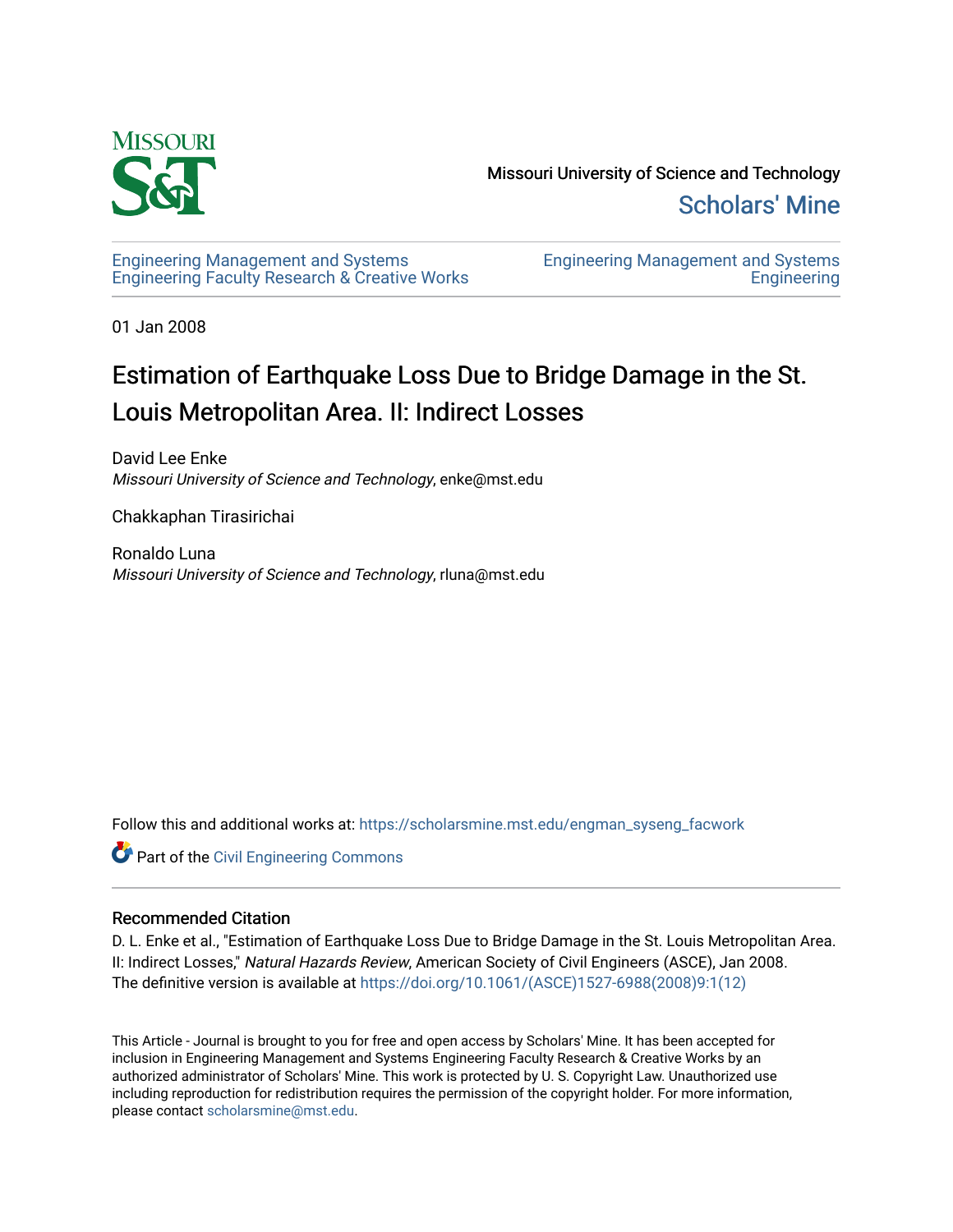# **Estimation of Earthquake Loss due to Bridge Damage in the St. Louis**

## **Metropolitan Area: Part II - Indirect Loss**

David L. Enke<sup>1</sup>, Chakkaphan Tirasirichai<sup>2</sup>, and Ronaldo Luna<sup>3</sup>

## **ABSTRACT**

 $\overline{a}$ 

An approach to estimate the indirect economic loss due to damaged bridges within the highway system from an earthquake event is presented. The indirect cost considered refers to the increased highway transportation cost only. The study zone covers the St. Louis metropolitan area and its surrounding suburban regions. An earthquake scenario centered in St. Louis, Missouri with a magnitude 7.0 is used. The direct earthquake loss was primarily damage to bridges, which causes an increase in travel time and distance within the transportation network. This information is then used as input for the indirect loss model. The indirect loss is examined from an economic perspective. The results reveal that the indirect loss is significant when compared to the direct loss resulting from bridge damage. From the study results, a transportation network planner can prepare an appropriate preventive action plan (such as choosing alternative routes for potential damaged links, as well as reinforcing possible high damage bridges) to reduce the potential losses before the earthquake occurs.

<sup>&</sup>lt;sup>1</sup> Associate Professor, Department of Engineering Management and Systems Engineering, University of Missouri, Rolla, MO. Email: enke@umr.edu

<sup>&</sup>lt;sup>2</sup> Graduate Research Assistant, Department of Engineering Management and Systems Engineering, University of Missouri, Rolla, MO. Email: cttz4@umr.edu

 $3$  Associate Professor, Department of Civil, Architectural and Environmental Engineering, University of Missouri, Rolla, MO. Email: rluna@umr.edu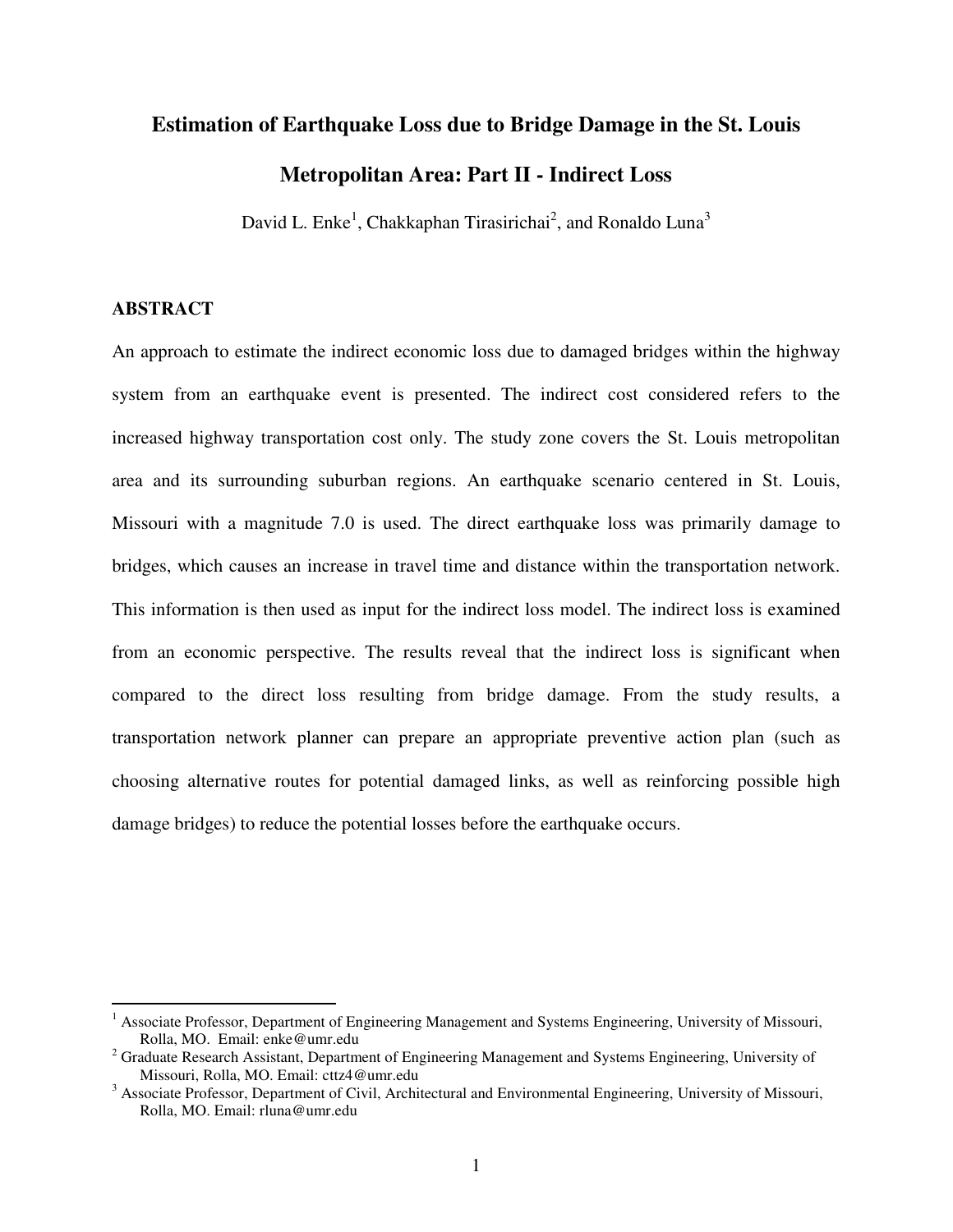#### **INTRODUCTION**

When an earthquake occurs, it produces serious consequences, such as infrastructure damage, socio-economic impact, or even loss of life. One part of these consequences can be noticeably observed as damage to physical facilities, such as damage to buildings and residences, collapse of bridges, indoor property loss, and breakdown of utility systems. One part of the costs associated with infrastructure damage is the loss of associated asset value. This loss can be measured by the repair or replacement costs resulting from damage and can often be labeled as the direct economic loss (Brookshire et al. 1997; An et al. 2004; CGER 1999; Lindell and Prater 2003). In addition, there are other costs associated with these consequences as well, called indirect economic losses. These losses represent the consequences of earthquake destruction, such as temporary unemployment and business interruption. Damage in the facilities of one industry sector can also have an effect on other related sectors. For instance, the lower capacity of the transportation network will result in lower production capacity for each industry sector due to reduced material deliveries or fewer employees having access to the company. In addition to losses that may result from the earthquake, some economic gains may also result. It is not uncommon for the damage to the infrastructure to create increased activity in the construction sector (FEMA 2001; CGER 1999; Brookshire et al. 1997).

#### **The Importance of Loss Estimation**

Each earthquake can cause extensive economic losses. Table 1 provides approximate values for the losses from multiple earthquake scenarios provided from various researchers and organizations. In addition to these loss figures, the Federal Emergency Management Agency (FEMA) estimates an anticipated annualized earthquake loss of \$17 million (FEMA 2001).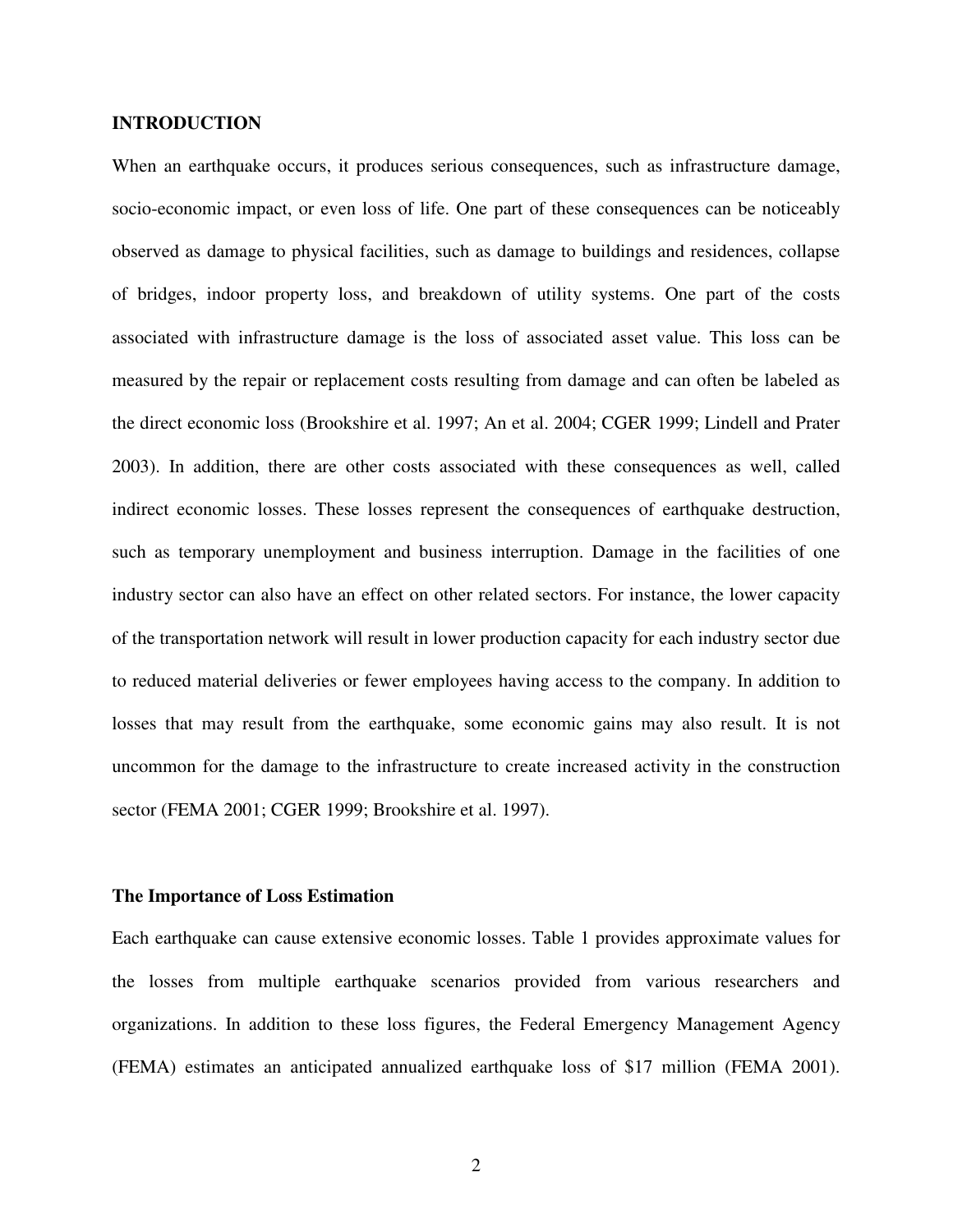Based on the figures of losses from earlier studies, one can easily be convinced that it is valuable to know in advance estimates of the potential loss figures in order to be better prepared for an unexpected event.

 An earthquake is an inevitable situation for locations near a seismically active geologic setting. However, the effect from the disaster can be dramatically reduced by appropriate preventive policies, such as land use planning and the reinforcement of structures. Thus, it is important for policy makers to know estimates of potential loss figures in advance. This will allow future risk evaluation to be conducted by comparing earthquake hazard prevention investment with approximated earthquake hazards, resulting in the design and implementation of mitigation strategies. In addition to the interest of policy makers in the loss figure, the insurance industry is also interested in the approximate loss figures, so they can design and introduce products (e.g., insurance plans and policies) into the market. Furthermore, individuals can also benefit from knowing the possible/potential loss information in order to help choose which insurance option will offer the best protection and value (CGER 1999; Boisvert 1992; Junqi et al. 2004).

 An example of a well-designed loss reduction mitigation plan is presented by Rose and Lim (1997). This study for the Northridge Earthquake found that the proper reallocation of electricity resources across sectors and sub-regions in the aftermath of the earthquake could have reduced the loss from electricity utility disruption by more than 70% if the electricity had been rerouted to those sectors contributing most to gross regional product.

 Most studies tend to focus on the direct loss, which is easier to notice. However, the indirect loss happens to be a significant portion of the total loss that results from an earthquake. For example, the Veneziano et al. (2002) study showed that for the hypothetical Memphis

3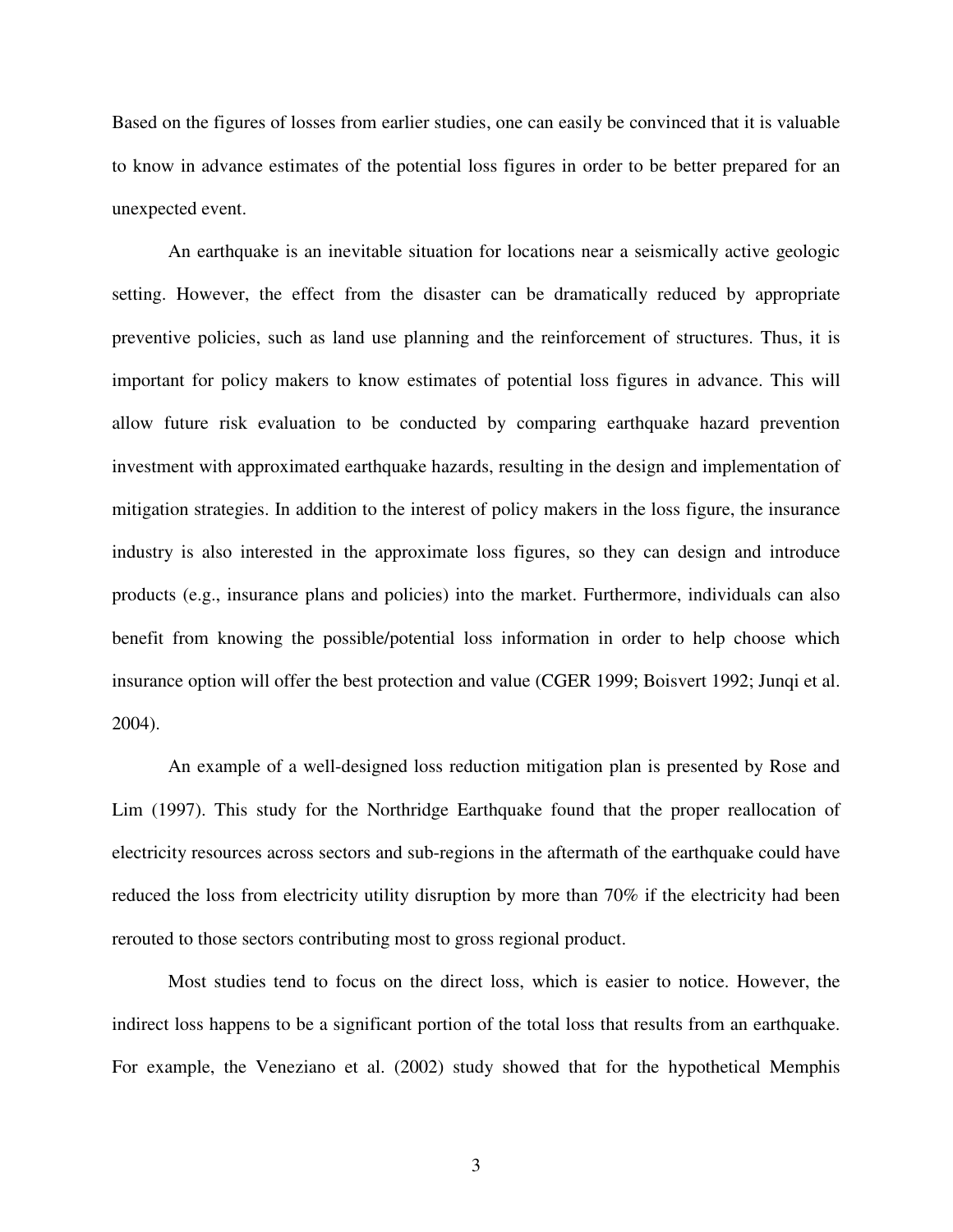earthquake and its impact on transportation capacity, the indirect losses have a significant dollar figure compared to the direct loss, being about 30% of the direct losses. In order to consider indirect losses, researchers have to extend their concern beyond the physical damage and also consider the consequence of these damages.

### **STUDY FRAMEWORK**

#### **Indirect Loss Definition and Scope of Study**

It is obvious that an earthquake can cause significant losses beyond physical damage. Unfortunately, it is practically impossible to capture every indirect loss resulting from an earthquake by a single economic model since there is too much information to consider from a wide variety of sectors in order to make a reliable estimate (CGER 1999). Even if the scope of the concerned loss is identified, it is still a complicated process to make the indirect loss estimate. For example, to observe the losses from the damaged utility lifelines, Boisvert (1992) recommended considering the effects from each lifeline failure separately and then combining the losses calculated from damage to each to determine the total losses. Unfortunately, combining these losses will cause a double counting problem. Furthermore, the accuracy of the estimates is also difficult to assess in terms of how to aggregate across the different lifelines. In order to avoid the overestimation issue, Boisvert alternatively suggested representing the total indirect loss from lifeline failure by the largest loss from a single damaged lifeline. To achieve this, the definition or scope of the indirect loss, which will be captured by a designed economic model, must be carefully defined.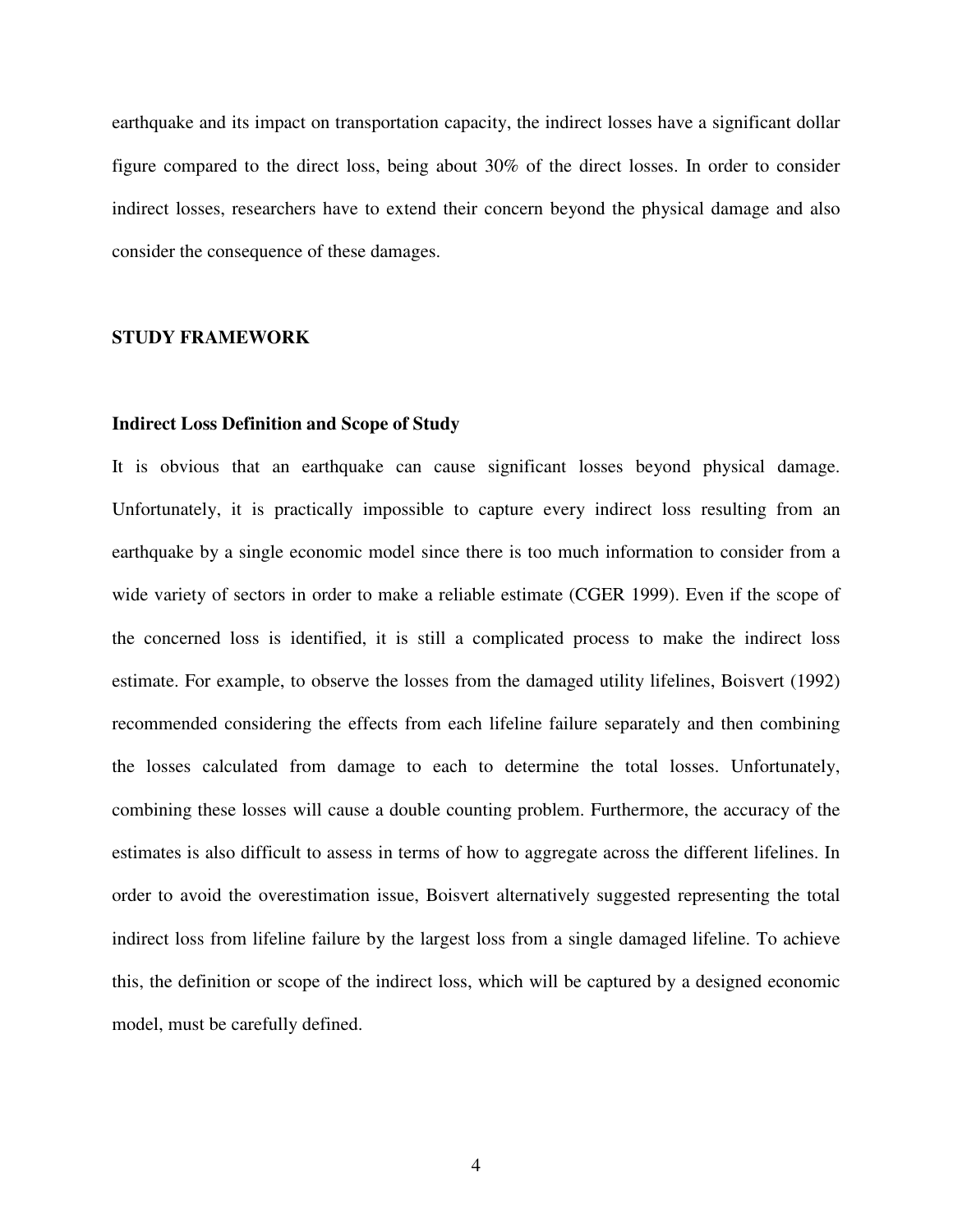The primary consideration of this study is to capture the loss resulting from the damaged bridges in the highway network. In addition to other major concerns, which include time limitations, the availability of information, and the connection with the direct loss estimate study (Luna et al. 2007), the indirect economic loss of this study is limited in scope and subsequently labeled as the "Partial Indirect Economic Loss: The Impact on Highways for the Traveling Public". The definition of this partial indirect loss is defined as the expected financial loss that occurs from increased transportation costs in the highway network. These are the costs resulting from the increased time and distance used for transportation as a result of damaged bridges lowering the capacity of the highway network. These costs play an important part when the cost benefit analysis of the road project is conducted.

#### **Framework Diagram**

As discussed earlier, the framework of this study is specifically designed and based on the partial indirect loss definition and scope presented in Figure 1.

 The highway damage evaluated in the direct loss estimation (Luna et al. 2007) is the bridge damage. The partial indirect loss estimation framework is designed as an integrated framework consisting of three connected parts: the HAZUS software, the transportation network model, and the economic module. An earthquake scenario is used to investigate the damaged bridges utilizing the HAZUS-MH (Multi-Hazard HAZUS) software. The damaged bridges are identified using this FEMA developed software (which estimates the direct loss associated with these damaged bridges). Then, based on that bridge damage information, changes in the transportation network are made to calculate the changes in travel time and distance using a transportation network model. Taking the result from the transportation network model as the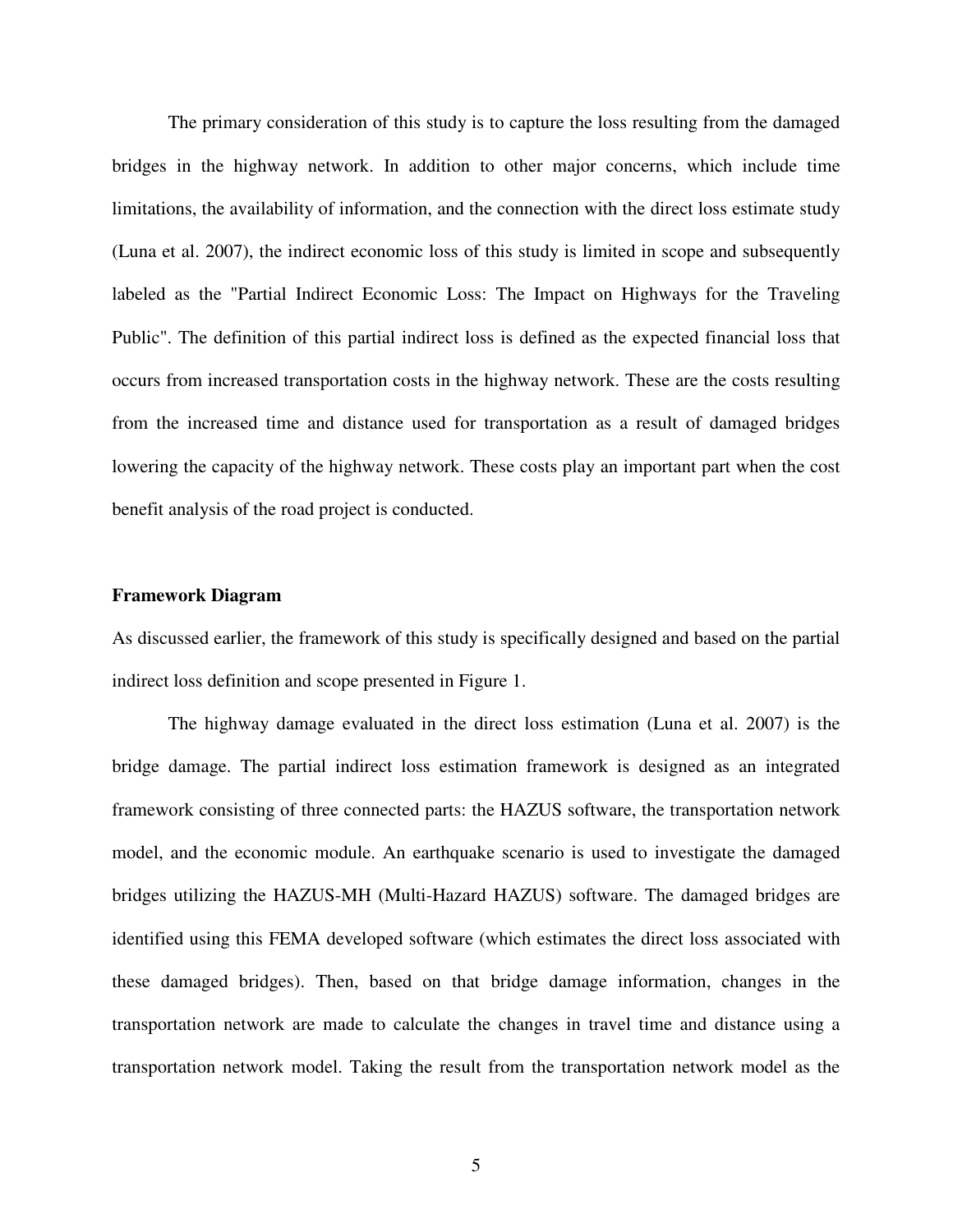input, the economic module was designed to translate those changes in travel time and distance into a desired output dollar amount representing the partial indirect economic losses. These indirect losses are investigated via their percent functionality along the time line: at day 1, day 3, day 7, day 30, day 90, etc. (Chen et al. 2005).

Although this study framework is developed to estimate the transportation related indirect earthquake losses as seen in previous studies (Gordon et al. 1998; Boarnet 1996), it has its differences. Both Gordon et al. (1998) and Boarnet (1996) conducted a survey to collect data from businesses and individuals regarding their losses related to transportation. In the Gordon et al. (1998) study, the aggregated indirect loss from the Northridge earthquake is estimated first with the input-output model. Then, the survey information regarding to the transportation related loss is applied to estimate the transport-related indirect loss. For this study, the impact on the transportation system is estimated directly from the focused source of losses, which in this instance is the damaged bridge information from the HAZUS software. Consequently, this transportation impact is employed as the input for the economic module in order to estimate the partial indirect loss.

The results of this research and defined approach are the outcome of a research project (Cooperative Agreement DTFH61-02-X-00009) at the University of Missouri-Rolla, funded by Federal Highway Association (FHWA). The complete details of this study can be found in Chen et al. (2005).

 For the scope of this study, the estimated indirect loss covers only a portion of the total indirect loss from the damaged highway bridges. For future research, the partial indirect loss presented herein can be complemented by including other economic models. The increased travel cost or the partial indirect loss would create a ripple effect on the entire economic system,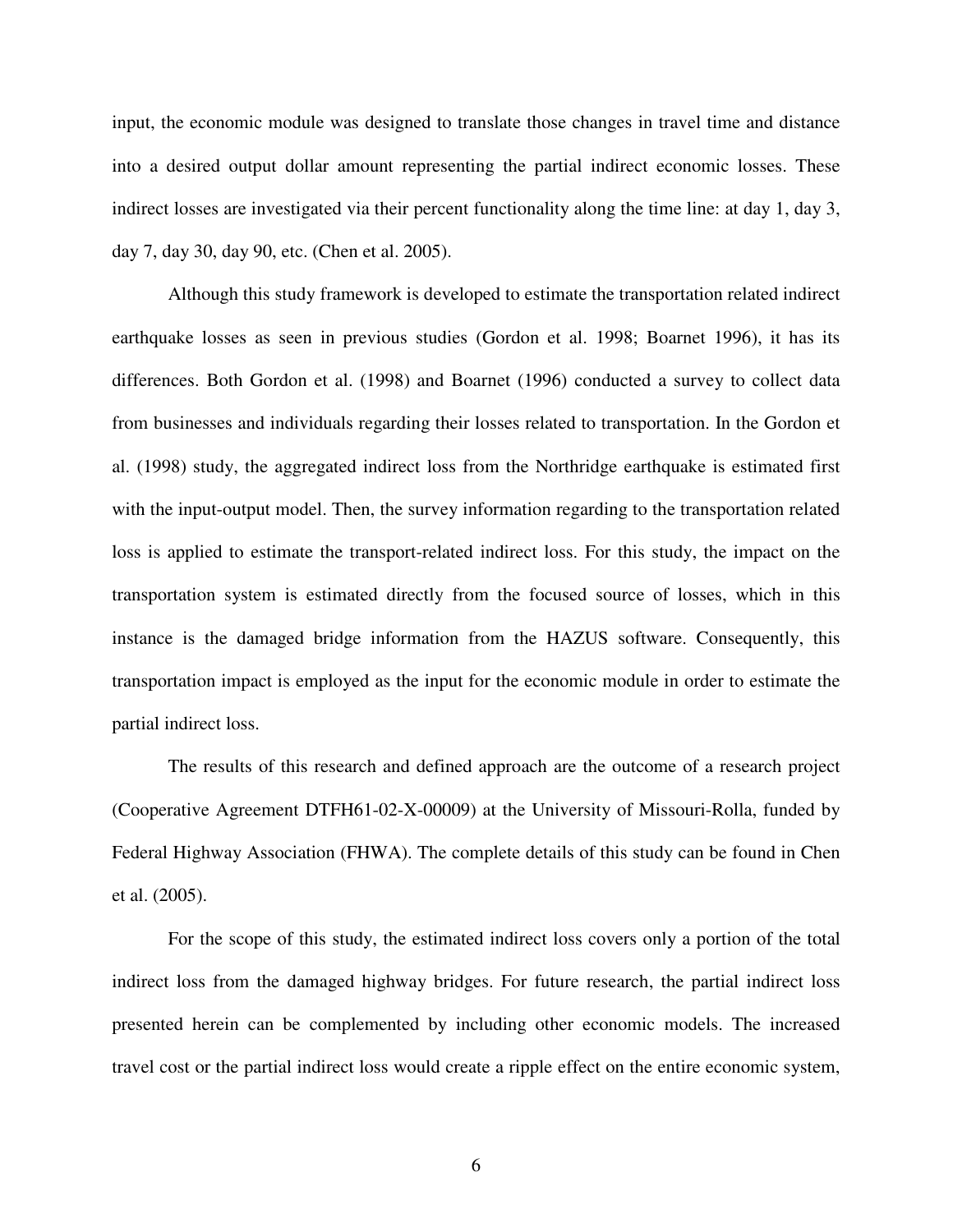such as increased prices for transportation service, and decreased spending budgets for consumers within the impacted region, among others. Economic models, such as the Computable General Equilibrium (CGE) model, can be applied to consider other sectors that contribute to the regional economic impact after a disaster (Chang et al. 2000; Rose and Lim 2002). The extended study framework for the total indirect loss of the study scenario, which is part of an on-going research effort, can be found in Tirasirichai and Enke (2006).

#### **TRANSPORTATION NETWORK MODEL**

#### **Selection of the Transportation Network Model**

As illustrated in Figure 1, the transportation network model is necessary to evaluate the impact of the earthquake damage on the highway network system as modeled using HAZUS-MH. This is achieved by modifying the data in the network link from the baseline transportation network. Following the bridge damage states output from HAZUS-MH, the network links in the baseline transportation network can be modified to simulate the damage state. The travel demand model is then run for each earthquake scenario using a modified road network to examine travel times and distances.

 One approach used by the transportation planners to calculate the travel times and distances of a highway network is the urban transportation planning system (UTPS). There are different types of trips made in the transportation system. For instance, a work trip is a trip made from/to home to/from work place, while a non-work trip is a trip made during non-business hours and not related with individual's work. A UTPS is used to predict the number of trips made within an urban area by type (work, non-work, etc.), time of day (peak, off-peak, etc.), zonal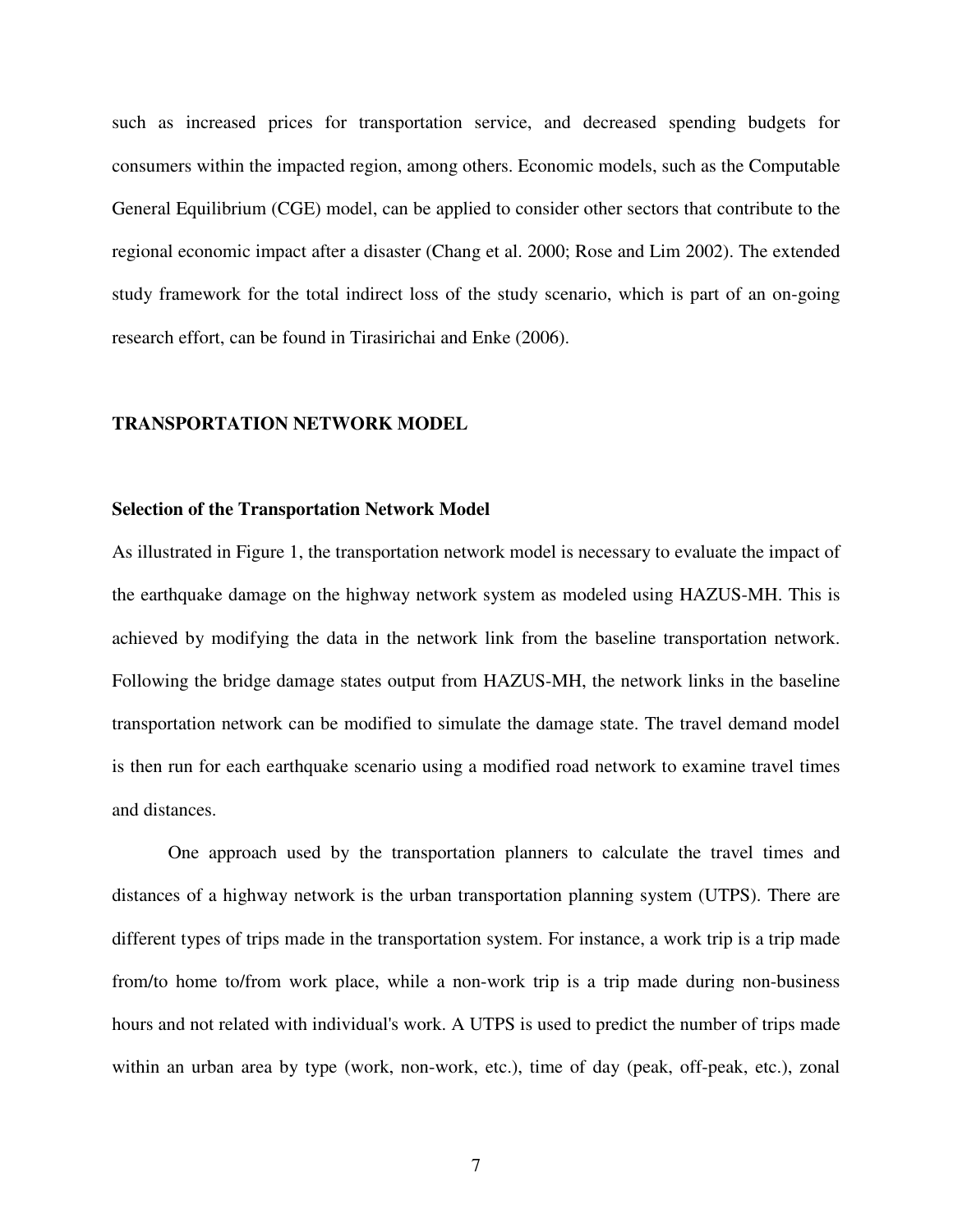origin-destination (o-d) pair, and the routes taken through the transportation network by these trips. The final product of the UTPS is a predicted set of modal flows on links in a network. The UTPS, therefore, represents an equilibrium procedure in which the demand on the transportation system network is based on the network's performance characteristics. The major inputs to the UTPS are a specification of the activity system generating these flows, and the characteristics of the transportation system that will serve these flows (Chen et al. 2005).

 Therefore, in order to make an analysis for any specific region, the required transportation network model must have the information about the transportation network inventory and travel demand information in significant detail. Moreover, it has to cover all the concern areas, including the St. Louis metropolitan area and the outside border areas. The border areas need to be included since people who live in those areas also spend time and are consuming network capacity while they are traveling into the internal areas. The Metropolitan Planning Organization (MPO) in St. Louis, by way of the East-West Gateway (EWG) Council of Government (http://www.ewgateway.org), provided the calibrated baseline transportation model for this study. Modifications to this baseline network model were made to represent the different damage states.

The EWG allowed the use of their facilities (hardware and software) for the transportation network modeling simulations. EWG also provided transportation data, transportation models, and forecasts for transportation scenarios the years 2000, 2004, and 2010 for the situation without an earthquake event. Year 2004 was selected as the baseline for this study to compare the changes in network performance due to a damaged network. This St. Louis regional travel demand model covers the entire eight county metropolitan areas, as well as the border areas. These areas are divided into a series of traffic analysis zones with different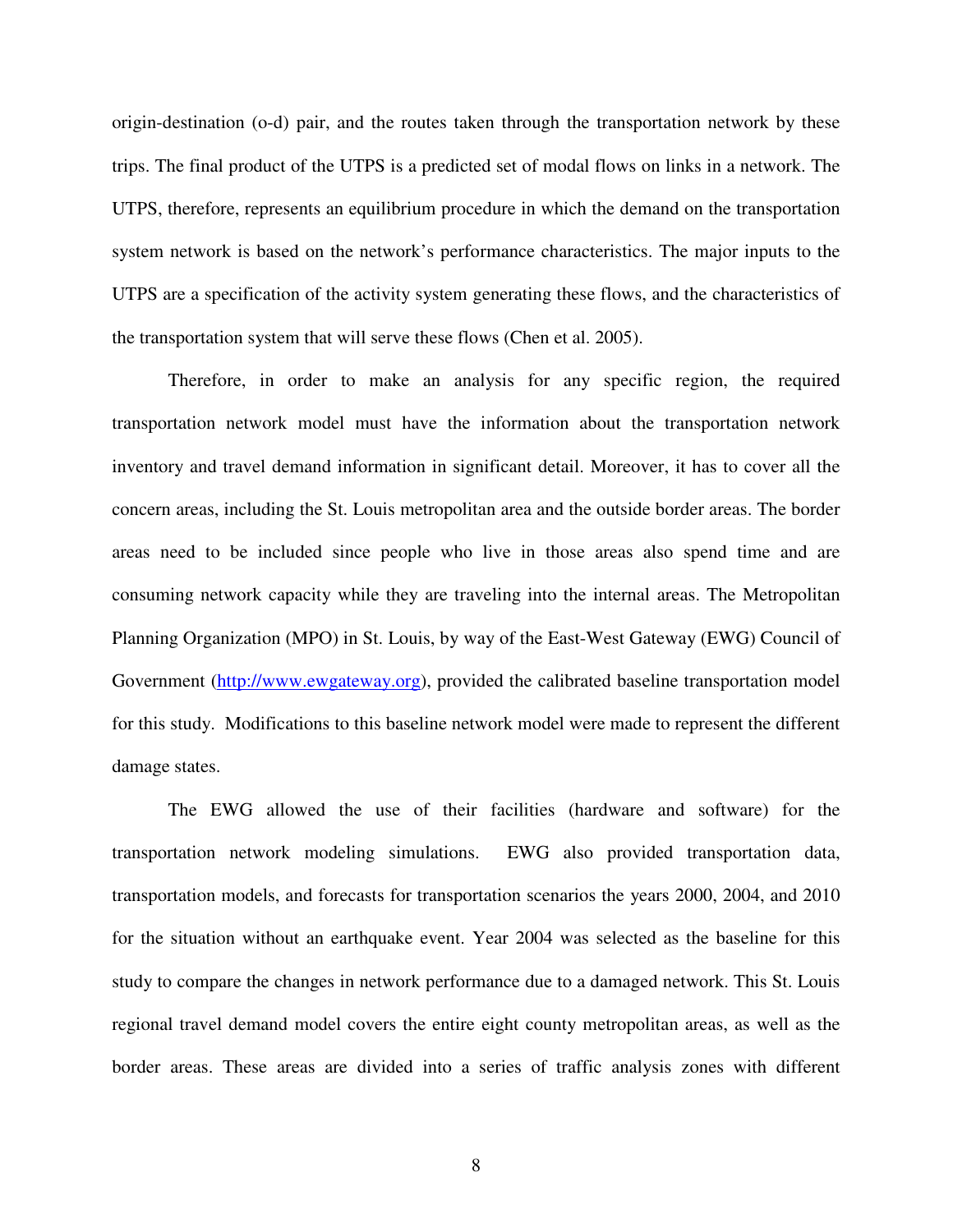demographic characteristics. These traffic analysis zones generate the corresponding travel trips from zone-to-zone which load the highway network, in addition to the trips coming into the study area.

#### **East-West Gateway Transportation Network Model**

The highway transportation network provided by EWG covers the entire study area and divides the area into small units, including the border zones, for a total of 1109 zones. The model gives the traffic data in detail of traffic from zone to zone, for each type of trip (work and non-work trip) and time period (peak and off-peak period). This EWG road network model covers all of the interstates, freeways, expressways, and other principal arterials in the study region, containing 13,529 links.

 This EWG model uses MINUTP as the calculation software of the Urban Transportation Planning System (UTPS) and features modules for network development analysis. The MINUTP consists of a library of programs that provides the capability to perform the usual functions of traditional transportation planning, with regard to trip generation, distribution, and network assignment, given the user prepared link data, zone data, and friction factor data sets. Within the EWG St. Louis highway network model, cross-classification analysis is applied for trip generation, the gravity model for trip distribution, and the equilibrium assignment technique for network assignment (EWGCC 1997). Although, the MINUTP has the capability to predict the number of trips made within an urban area, in this study an important assumption about trip generation needed to be made - the amount of trip demand within the highway network before and after the earthquake scenario are the same. This assumption is due in part to the limitations of the availability of appropriate traffic databases and simulation models.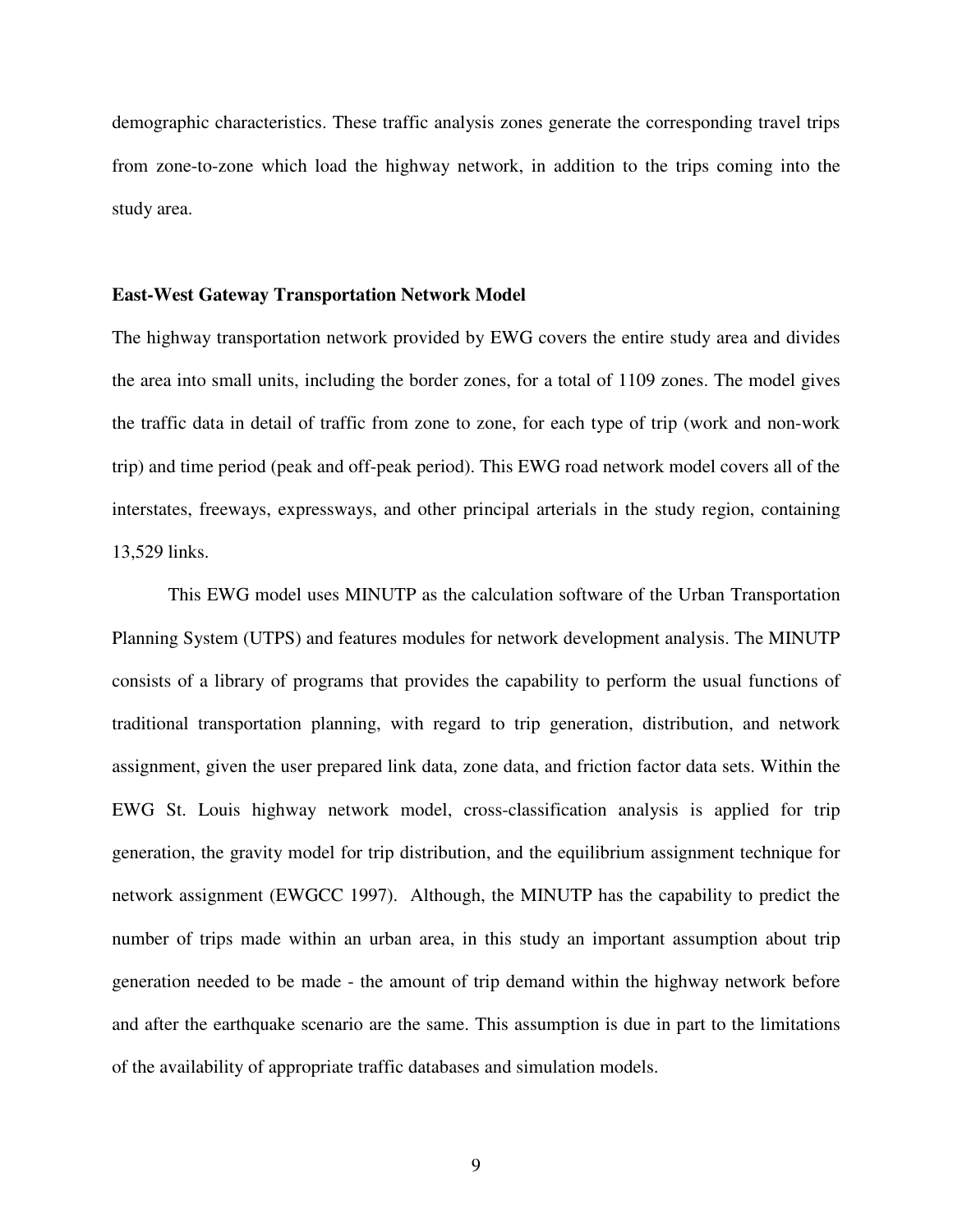Other software used for supplemental parts of the model included  $ArcViewTM$ , Viper, and Cube. ArcView™ performs most geographic information system (GIS) tasks, such as mapping and spatial analysis, making it possible to locate and set up the scenario. Viper, which is a visual planning environment incorporating GIS functionality, is used as an editing tool of bridges/roads for different scenarios. Lastly, Cube, a travel demand package similar to MINUTP, is used only as an interpretation vehicle for the output files from MINUTP (Chen et al. 2005).

 The baseline scenario (year 2004 regular situation without earthquake occurrence) and its associated dataset were provided by EWG. The land use data, housing unit, household, and employment information are used by EWG as input data to generate the travel demand model for the St. Louis metropolitan area.

#### **Transitions from HAZUS-MH to the Transportation Model**

To simulate the effect of the earthquake scenario on the transportation network, the EWG transportation model was modified based on the output of HAZUS-MH. Even though the EWG model is a suitable tool to analyze the HAZUS-MH output, the information transition process was still quite involved. The output from HAZUS-MH regards the damaged bridge, whereas the required information for the EWG model is the capacity of road links. Moreover, the damaged bridges need to be located onto the correct road link(s). The following steps are required in this transition process.

- *HAZUS-MH output data interpretation*: Determine which bridge structures within the study area have sustained damage in the earthquake scenario. Separate the bridges into groups based on their initial damage states. Select the bridges for indirect economic losses analysis based on the initial damage states and the probability of occurrence.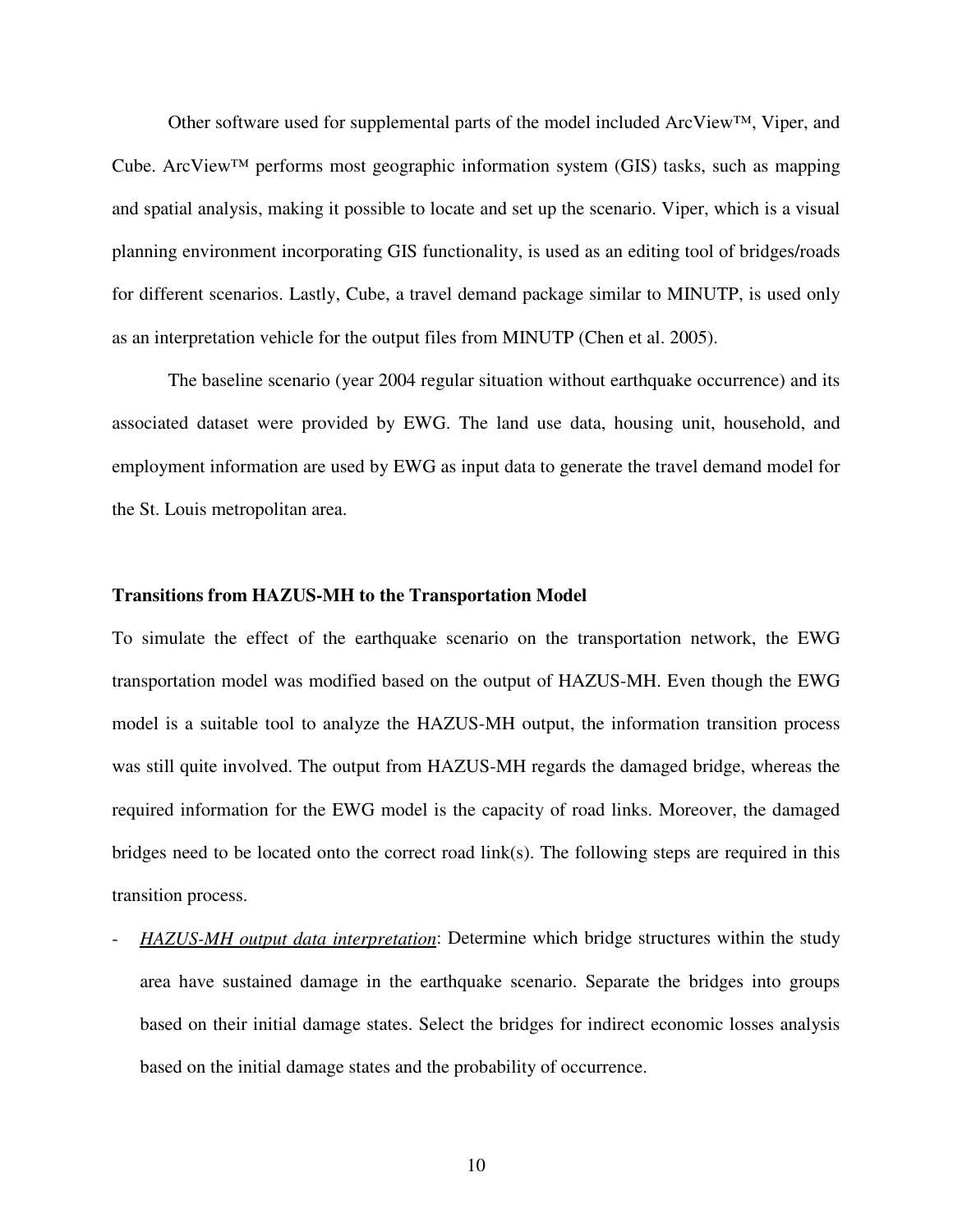- *Transportation model data preparation*: The selected damaged bridges are mapped onto the EWG real-life road map/link. A damaged bridge will be represented in the EWG model by reducing the capacity of each affected link in the EWG model network and/or by modifying the number of lanes in the affected link. It is important to note that the network links in the transportation model may represent a combination of components (bridge or road) in that vicinity area and not an actual physical component at that location.
- *Transportation model implementation*: Modify the model's input road network by utilizing the MINUTP program to reduce the capacity of the links in the network that contain damaged bridges. Modify the input parameter files for each studied scenario run. Finally, execute the modified transportation network model to investigate travel time and travel distance for each earthquake scenario.

The most labor intensive task included preparing the input data for the EWG transportation model for the initial group of damaged bridges from HAZUS-MH. The first step was to decide on whether the bridges should be: (1) removed from the network in total for the transportation model scenario run (termed "initial damage state—bridge removal" method), (2) reduced in capacity directly after the event and then gradually restored back to full capacity over time (termed functionality – reduced bridge capacity" method), or (3) removed initially from the network and then restored over time back to full capacity. The investigators felt that the functionality method was a necessity to the project in order to gain a more accurate portrayal of the event-induced losses, so the functionality approach was used in the preparation of the earthquake scenarios. In the St. Louis scenario, bridges were removed from the network in order to reduce their capacity initially following the event to zero. Next, the initial damage had to be reduced over time to simulate the affects of repairs to the bridges, since the functionality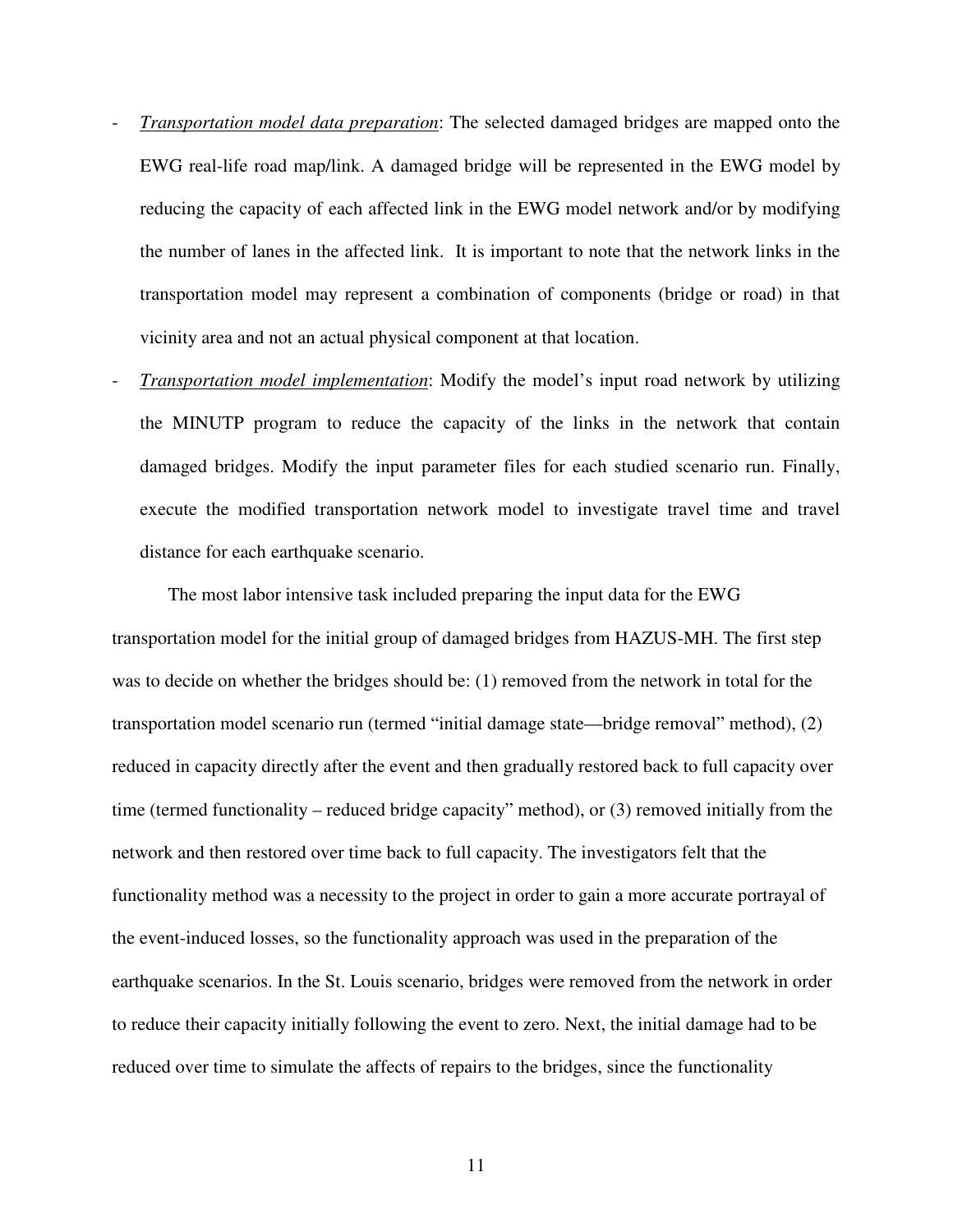approach was selected for use. HAZUS-MH provides values for the Day 1, 7, 30, and 90 restoration percentages based on the Applied Technology Council (ATC) restoration curve presented in ATC-13 and ATC-25. This recovery curve is developed based on California expert opinion/experience in restoring the damaged bridges (ATC 1985). The Day 250, 350, and 400 values were produced by the investigators and input into HAZUS-MH following the same restoration curves.

#### **Final Output of Transportation Network**

The EWG model output files give Vehicle Miles Traveled (VMT) and Vehicle Hours Traveled (VHT) for each zone in the eight county bi-state areas. The result is for work trips and non-work trips (both A.M. and P.M., peak and off-peak periods). Year 2004 results, in both VMT and VHT, are used as the baseline for the network model. The results of the modified network model under the earthquake scenarios are then compared to this baseline. From this data, the differences of VMT and VHT that result from the earthquake will be captured.

#### **ECONOMIC MODULE**

#### **Economic Module Design**

The objective of the economic module is to translate increases of travel distance and time within the transportation network into a dollar figure. The indirect loss economic module is illustrated in Figure 2. By developing generic equations to estimate the value of travel time and cost of travel distance, and employing the changes in travel time and distance (which are outputs from the transportation network simulation model), the expected partial indirect economic loss from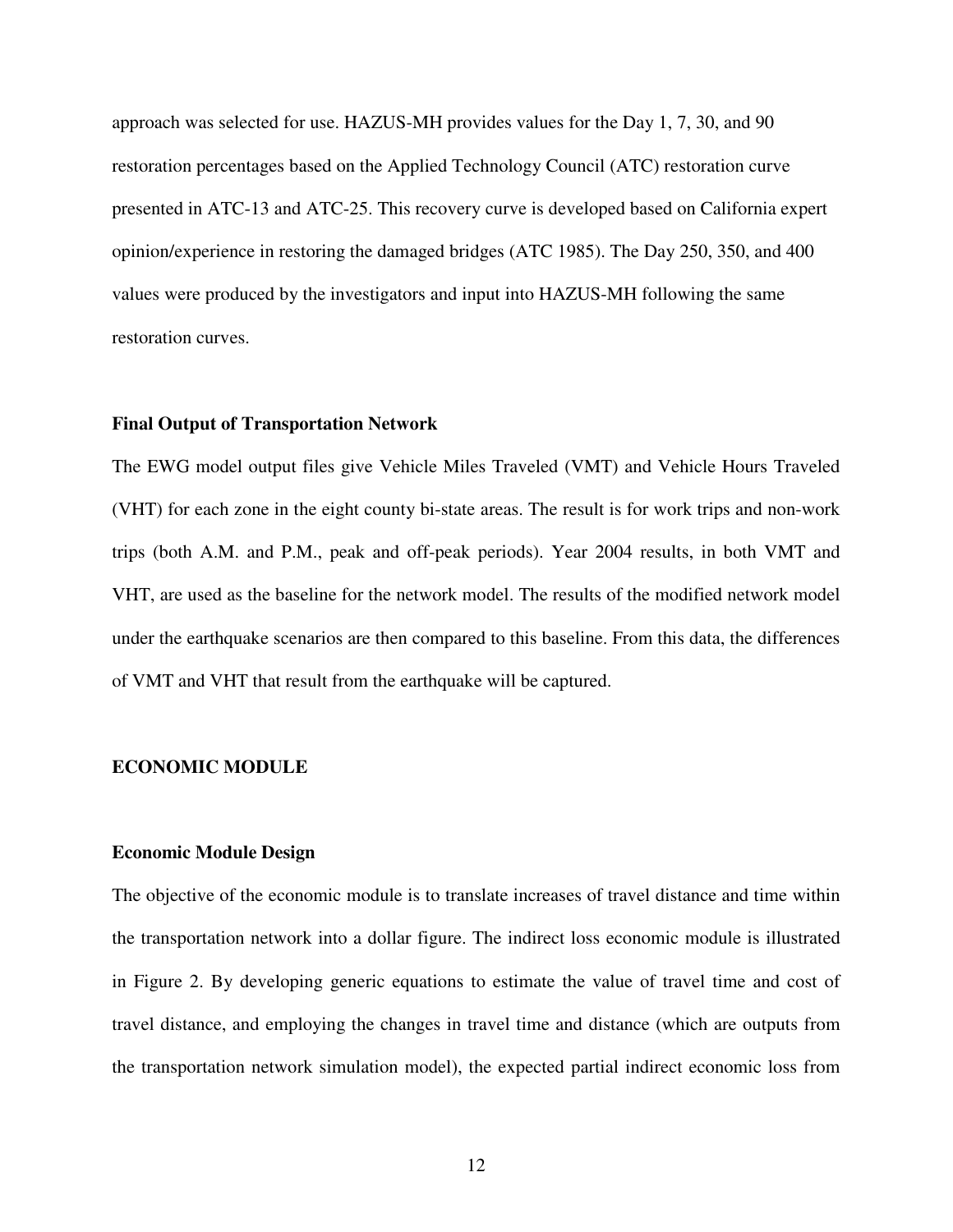each earthquake scenario can be estimated. The loss for each route in the study area is calculated separately and then summed together to produce the total partial indirect loss value.

 The model has been developed to estimate only the expected or average partial loss that would occur without considering variation. It is also purposely designed to be easy to understand and update. To obtain the most accurate estimation, all information used to develop the model requires regional information from reliable public sources, such as the Census Bureau, the Department of Transportation (DOT), and the Bureau of Transportation Statistics.

#### **Value of Travel Time and Travel Distance**

There are many studies that consider the estimation of the value of travel time and travel distance. Most of these studies (U.S. DOT 1997; Frye 1973; Kawamura 1999; Thomas 1968; Thomas and Thompson 1970) are looking at these values from the perspective of travel time and/or distance savings with the purpose of performing a cost benefit analysis of a new road project. Among these researches, there are only a few (Waters et al. 1995; Gunn 2001) which discuss these values from the perspective of loss due to increases in travel time and/or distance. From the perspective of loss, the value of time and distance will be weighted more than the travel time or distance that could be saved.

 Travel time is an intangible item, making it difficult to value. Many approaches have been developed to estimate the cost of travel time. Some studies (Thomas 1968; Thomas and Thompson, 1970) use a survey method to find the relationship between the value of time and the demographic data. The survey is typically conducted to collect the value of time for each individual and their demographic data, such as income and trip length, among others. Then, an empirical model is developed based on this survey data. A behavioral study approach can also be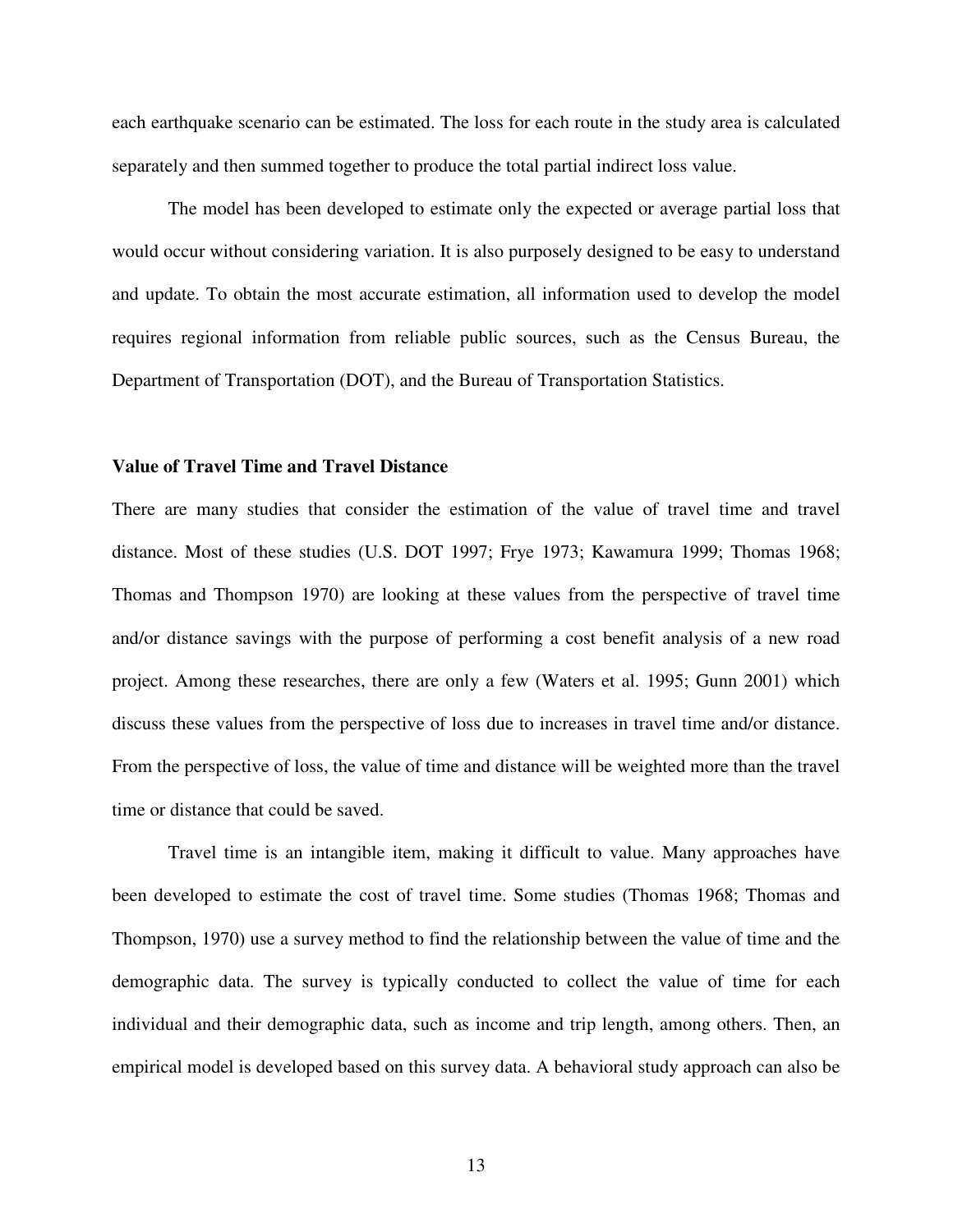applied (Erhardt et al. 2002; Richardson 2001). This approach infers the value of time from situations in which drivers face time and monetary tradeoffs. A logic model is then applied, along with a mode choice process, to develop the mode choice utility empirical model, showing the relationship of mode utility with travel time and price variables. By finding the ratio of these two coefficients in the mode utility function, the value of time is then estimated (Kawamura 1999). Since there are limitations in the time frame of this study, conducting the survey is not an option. The value of time for this study was developed based on literature review and reliable results from the existing studies.

 For part of the travel distance cost, a vehicle operating cost is applied, mainly consisting of fuel cost, maintenance cost, repair cost, and insurance cost (AAA 2003; Curry 1972; Waters et al. 1995). These costs are strongly related to the vehicle travel distance. The composition of the travel distance cost for this project was modified from previous studies to fulfill the study objective. Each component of the cost was selected locally to focus on the study region.

 Based on the major studies in this area (U.S. DOT 1997; Mackie et al. 2003; VTPI 2003), the values of travel time and distance are different for the various types of trip. The travel trip of the study can be classified by the trip purpose as a work trip, non-work trip, or commercial trip. Work trips and non-work trips are arranged into the same group as the commuting trip. The commuting trip is a trip made by a person during his/her non-working hours, whereas the commercial trip is a trip where travel time is "on the clock" from the employer's point of view. In this study, it was assumed that all commercial trips are made only by freight companies.

 Value of travel time delayed and increased travel distance was developed based on the regional information to be appropriated with the regional partial indirect loss estimation. For the commuting trip, the value of time delay was estimated based on a review of the literature and the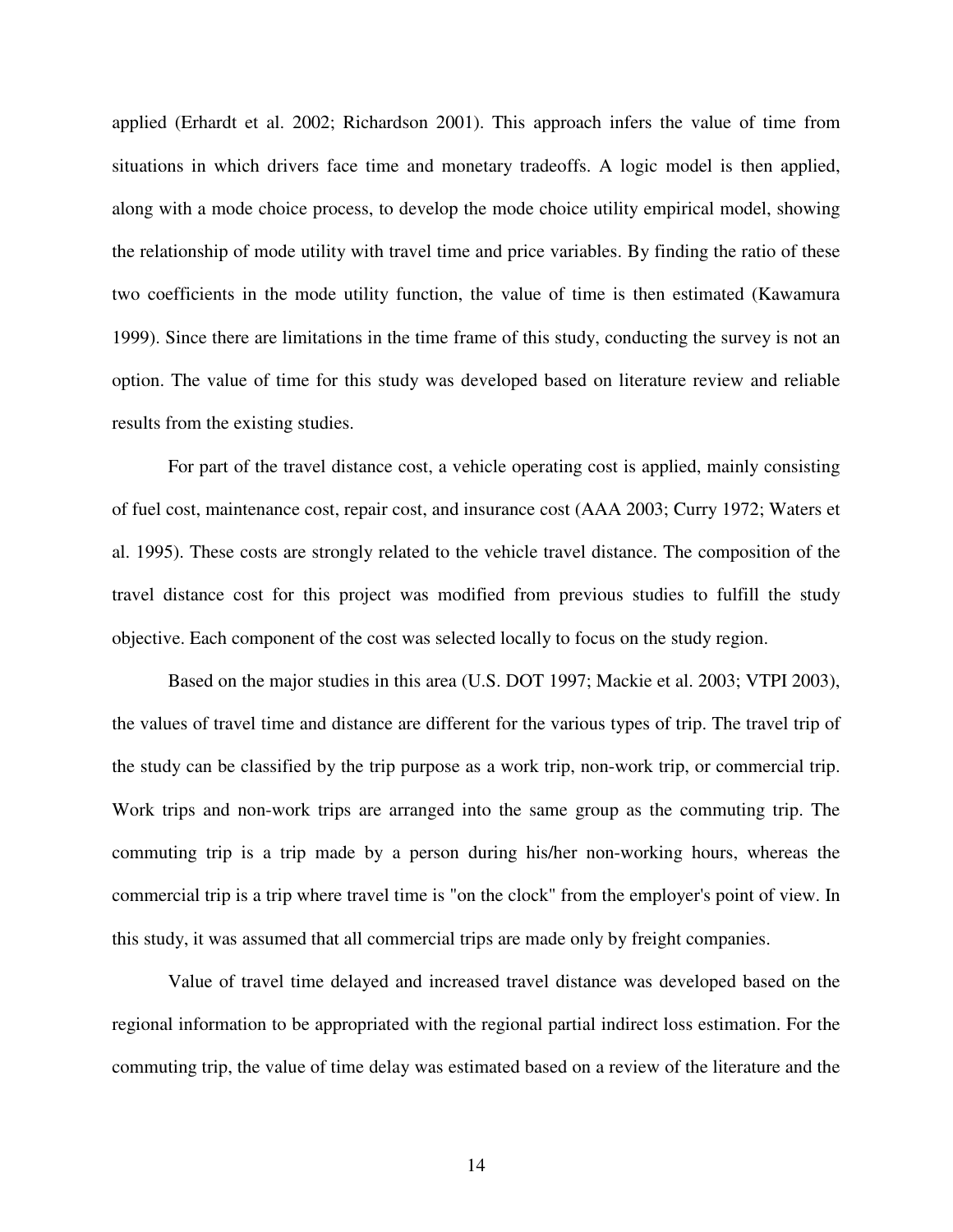estimation was decided to be at 50 percent of the traveler's income, while the travel time value for a commercial trip was estimated following the approach suggested by Waters et al. (1995). Waters' approach is modified and extended to be able to estimate the value of increased travel distance for both commuting and commercial trips. The results of these numbers are shown in Table 2.

#### **Partial Indirect Loss Estimation**

To aid in the modeling and reduce complexity, some assumptions were made in the partial indirect loss estimation. First, the percentages of different types of trip (work trip, non-work trip, and commercial trip) are the same for every zone throughout the study area. The number of passengers per vehicle is assumed to be the same for every zone, and all passengers are adults. The number of passenger per vehicle for the commuting trips is represented by the weighted average of different types of commuting trips. It is assumed that there is only the driver in the vehicle for the commercial trip. Moreover, some assumptions from the calculation of time and distance value are vital to the partial indirect loss estimation results. Those assumptions include the vehicle highway mileage travel per year and the number of annual working hours. The entire group of assumptions produces a low indirect loss estimate since not all the factors affecting the transportation travel are being considered due to the complexity of the problem.

 The partial losses due only to delayed travel time only will be different from zone to zone in the study area since the travel time value is dependant on the income level. A weighted average of each zone income is used to represent the income for every person in that zone. It seems reasonable to compute loss estimates for each zone. However, the partial indirect loss must be separately calculated for each route instead of for each zone. The reason being that the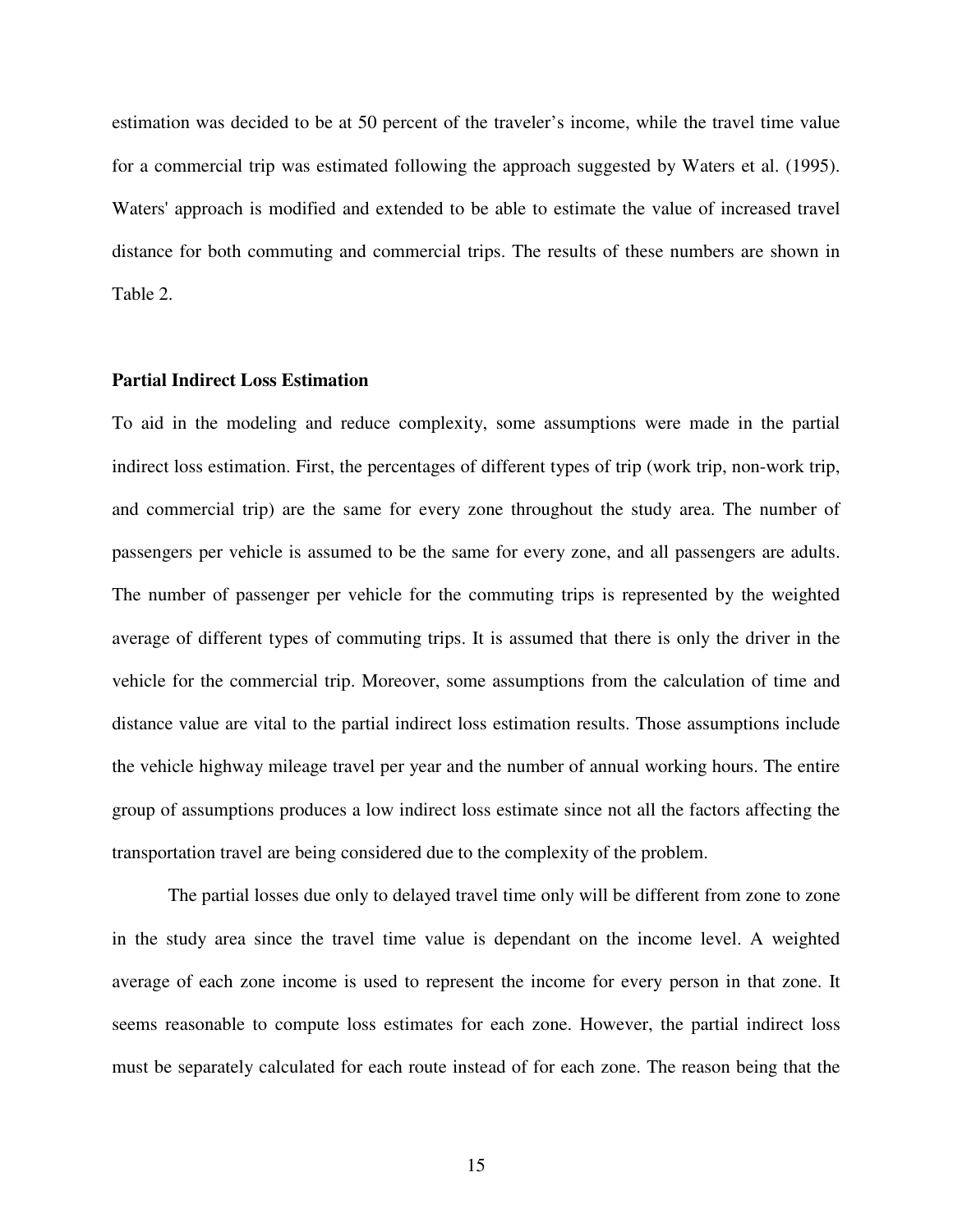output from the highway network matrix shows the total amount of travel time from zone to zone during a certain period of time. For example, one value in the output matrix will present the total amount of time consumed by all trips from zone A to zone B during the peak hours. Caution is needed for the time value for each zone and can not be applied to all the trips from that zone to the others, which is explained in Figure 3. Consider the trips that occur between zone A and zone B. The time value for a person in zone B could be used when the trip is made by a person who originally lives in zone B. However, all trips made from zone B to zone A are not only made by individuals who live in zone B, but also by the returning travelers who originally live in zone A. Therefore, assumptions have to be made. First, the time value of each zone will be used only for the trips made within that zone. Second, for the trips between each pair of zones, the average time value of that pair will be applied as the time value for those trips. This results in a loss calculation for each travel route instead of for each zone.

 Considering the available input and the desired output, the total partial indirect loss is simply the summation of increased indirect costs for each travel route. These partial indirect losses will be shown in year 2004 US dollars on the basis of an hourly average during peak and off-peak periods along the time horizon using the same format as the output obtained from the EWG transportation model. The MatLab $^{\circledR}$  software package was used as the calculation tool due to its capability to handle large matrix/array operations.

#### **STUDY RESULTS**

#### **Study Scenario Selection and Preparation**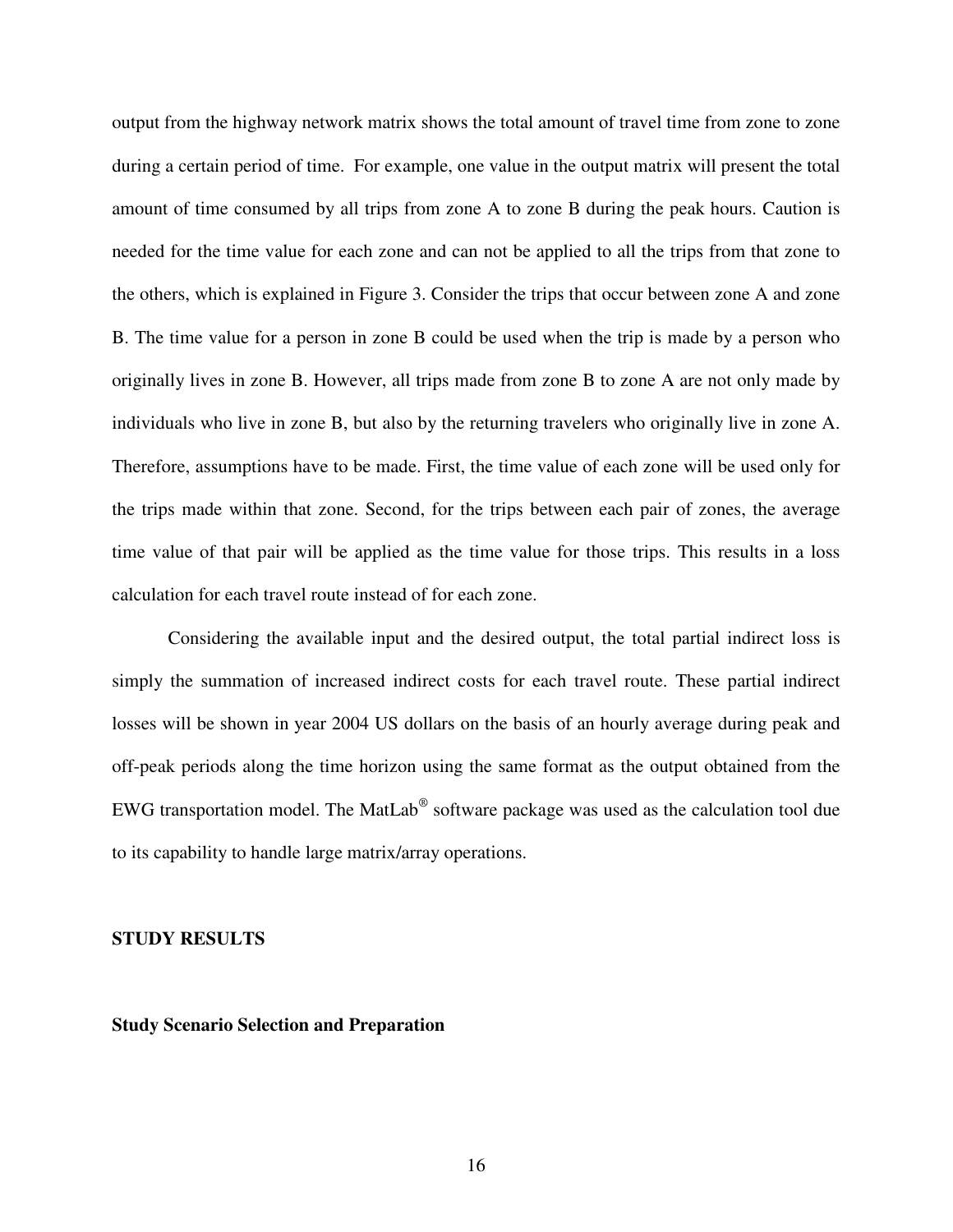In addition to defining the study area, the appropriate earthquake scenario(s) had to be selected to conduct the loss estimation. Each study scenario was selected based on a review of deterministic, historic and prehistoric, and probabilistic earthquakes that would critically affect the St. Louis transportation infrastructure. A total of three scenarios were selected to represent high, moderate, and low probability events for damage in the St. Louis study area. The St. Louis scenario (Mw 7.0) represents the low probability but high consequence end of the loss range. The Germantown scenario (Mw 7.0) represents a moderate probability event with a moderately high consequence due to its close proximity to St. Louis and its large magnitude. Lastly, the New Madrid scenario (Mw 7.7) represents high probability based on its historic significance, but near the low consequence end of the loss range due to its distance from St. Louis.

 Some of the damaged bridges identified by the HAZUS-MH had to be ignored in the indirect loss estimation. Only significant bridges were selected based on their initial damage state and the defined damage state cutoff point. The cutoff point for each study scenario is defined as follows:

- *St. Louis scenario*: at least 75% probability of having an initial damage state of "complete". This was selected since it has the least probability of occurring out of three scenario runs.
- *Germantown scenario*: at least 50% probability of having an initial damage state of "moderate" or greater. The value of 50% was selected to reflect the greater chance of the earthquake event occurring.
- *New Madrid scenario*: at least 30% probability of having an initial damage state of "slight" or greater. This results in the least amount of damage to the bridges, although the earthquake event has the greatest chance of occurring.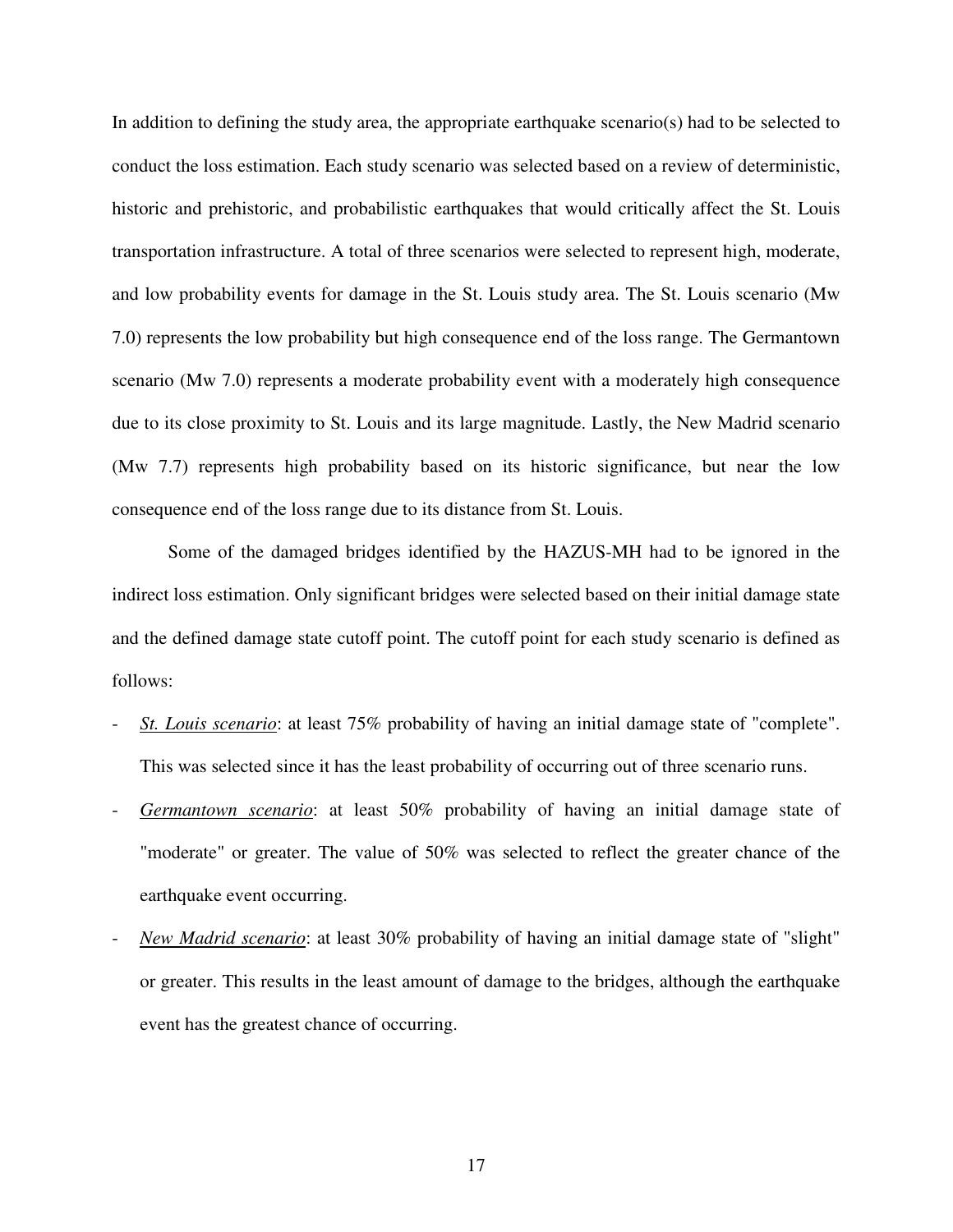#### **EWG Transportation Network Result**

MINUTP runs were created for days 1, 30, 90, and 250 after the earthquake event. There were additional runs of St. Louis and Germantown scenarios for day 350 and day 400. These days were selected since they were considered to provide a good representation of the ATC-13 recovery curve. The results of all runs are shown in Figures 4 and 5.

 The trend in increased travel time and distances is high the very first day after the incident occurrence, as expected. Afterwards, the differences exponentially decrease until the full recovery of the network to a baseline condition. The change in distances traveled for the different scenarios were not expected to increase much due to the redundancy in the transportation network and the limited number or bridges affected, showing just a small variation around an average distance.

#### **Economic Module Results**

Based on the provided input, which is the output from the EWG transportation model, the time horizon for the analysis was considered at days 1, 30, 90, 250, and 500 after the earthquake incident. The extension to 500 days was added to consider the assumption that for this number of days there are no additional indirect losses since the highway system would be fully restored. The results obtained from this calculation process are the amount of partial indirect loss on an hourly basis at one specific time after the incident. Next, the weighted average between peak and off-peak periods during a day is used to represent the daily partial indirect losses. Since the partial indirect loss estimation for the Germantown and New Madrid earthquake scenarios had little impact due to the negligible bridge damage in the St. Louis metropolitan area, only the daily indirect loss results of the St. Louis scenario are provided in detail (see Figure 6).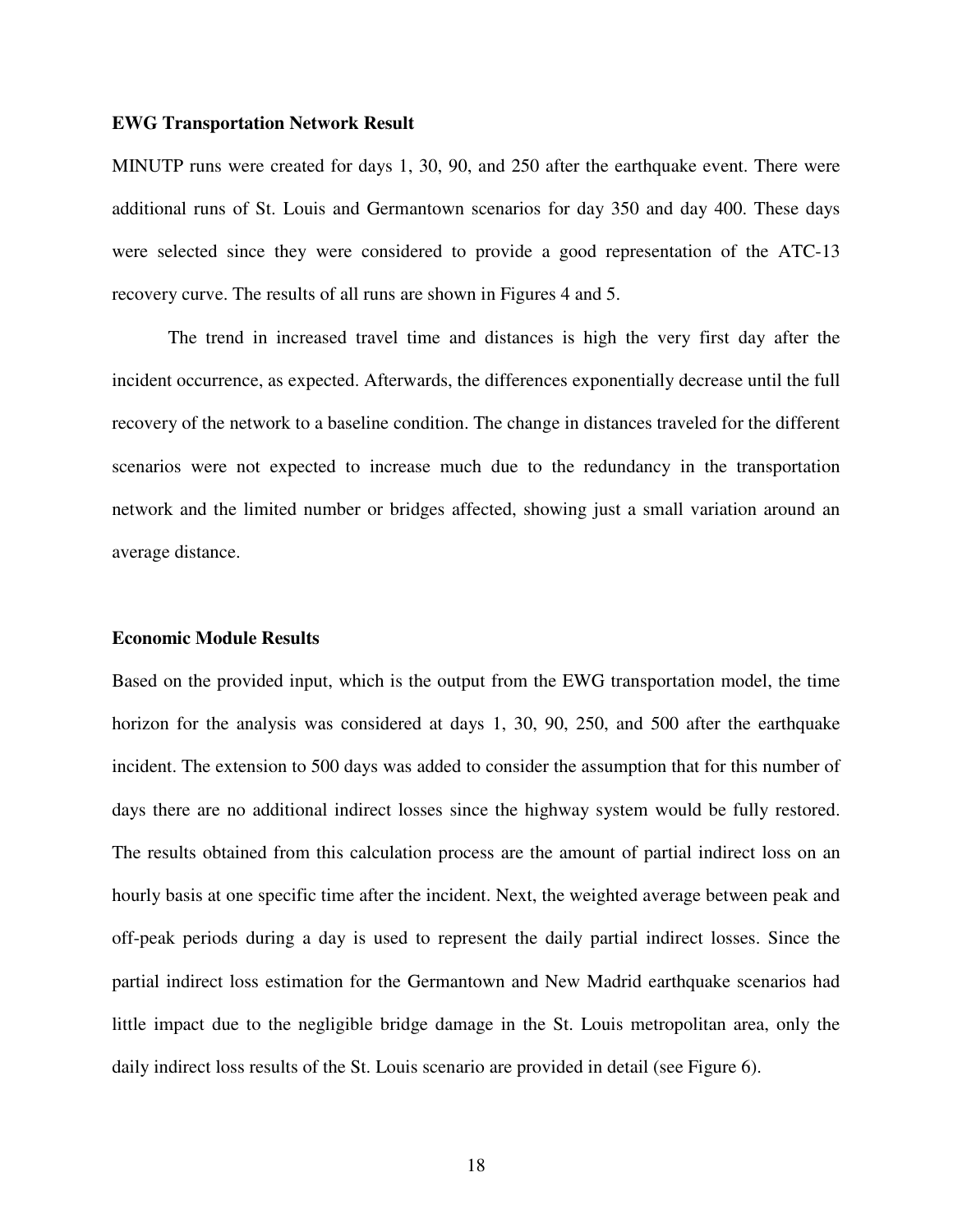The overall partial loss for each scenario is the integration of the daily partial loss from the incident day through the day when the system is fully recovered. In other words, the overall indirect loss can be approximated by the area under the graph of daily partial indirect loss from day 1 through day 500 after the incident. Following this approach, the partial indirect loss for each scenario is shown in Table 3.

 The number estimated by other studies (Boarnet 1996; Gordon et al. 1998; Ho 2001; OTA 1995; Petak and Elahi 2000) for the previous earthquake incidences vary, even for the same incidence. For example, the damage of Northridge earthquake in 1994 was estimated to range from \$25.5 billion to \$53.3 billion (2004 US dollars) for the direct loss, and from \$7.6 billion to \$9.56 billion (2004 US dollars) for indirect loss. The direct loss in those studies included the loss in infrastructure, including highways, buildings, and residences, whereas the indirect loss included all business interruptions. Since the scope of this study is only for the cost to recover the damaged bridges along the highway, along with the indirect cost resulting from those damaged bridges, the losses from the other studies are much larger than the losses estimated by this study. Moreover, the partial indirect losses were compared with the direct loss estimation results for the same simulated earthquake scenario (Luna et al. 2007). The percentage numbers in Table 3 show a significant quantity of partial indirect loss relative to the direct loss.

 Finally, the partial indirect loss numbers estimated in this study are based on the recovery curve from the ATC-13 recovery curve. The construction companies and related organizations in California have more experience dealing with earthquakes and their aftermath when compared to the Midwest. Therefore, the actual loss for the St. Louis scenario will likely have a longer effect and a larger total magnitude than the estimated figures. The expected actual loss due to an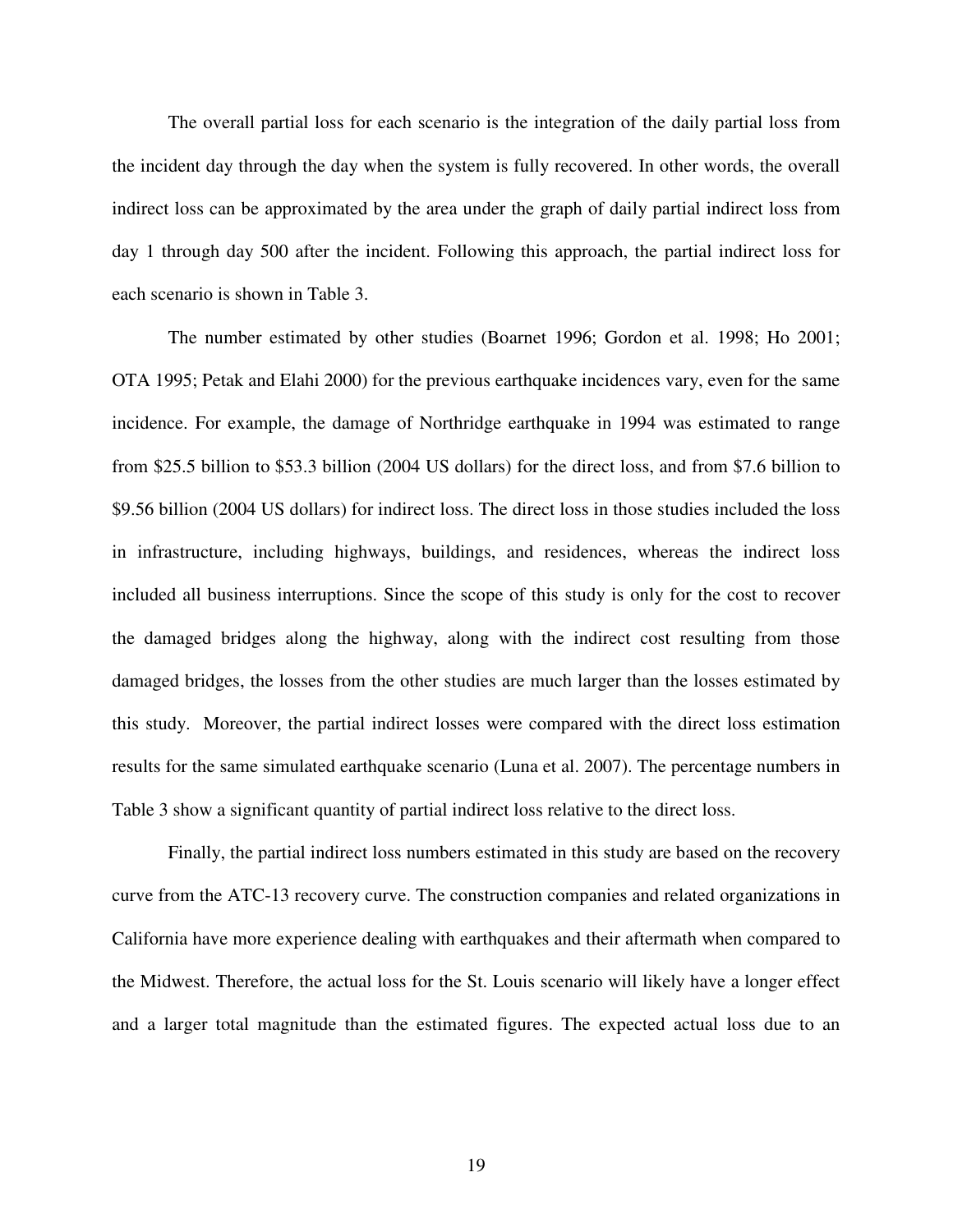earthquake for St. Louis should be higher and would produce a curve in the region above the one computed for this study, as shown in Figure 7.

#### **CONCLUSIONS**

This study suggests an approach to measure indirect loss, which is a dollar figure often overlooked by policy makers. The scope of the model in this study is to capture the loss produced by damage to bridges in the highway network. This partial indirect loss is only a portion of the loss from the earthquake scenario, and the calculations performed have considered a limited amount of factors closely related with the transportation time delays and distances traveled. The estimated partial indirect loss for the study scenario is approximately \$703 million dollars, which in comparison is about 55% of the direct loss for the same scenario. The numbers from this study will only conservatively represent the smallest partial indirect loss figure of the incident. Nonetheless, comparison of the partial indirect loss to the direct loss still clearly illustrates the significance of the partial indirect losses in both magnitude and affected area. Therefore, it is important to consider not only the direct loss, but also the indirect loss of any earthquake situation under study.

#### **REFERENCES**

American Automobile Association (AAA). (2003). "Your Driving Costs Study." *Your Driving Cost*, <http://www.ouraaa.com/news/library/drivingcost/sources.html>, (Aug. 12, 2003).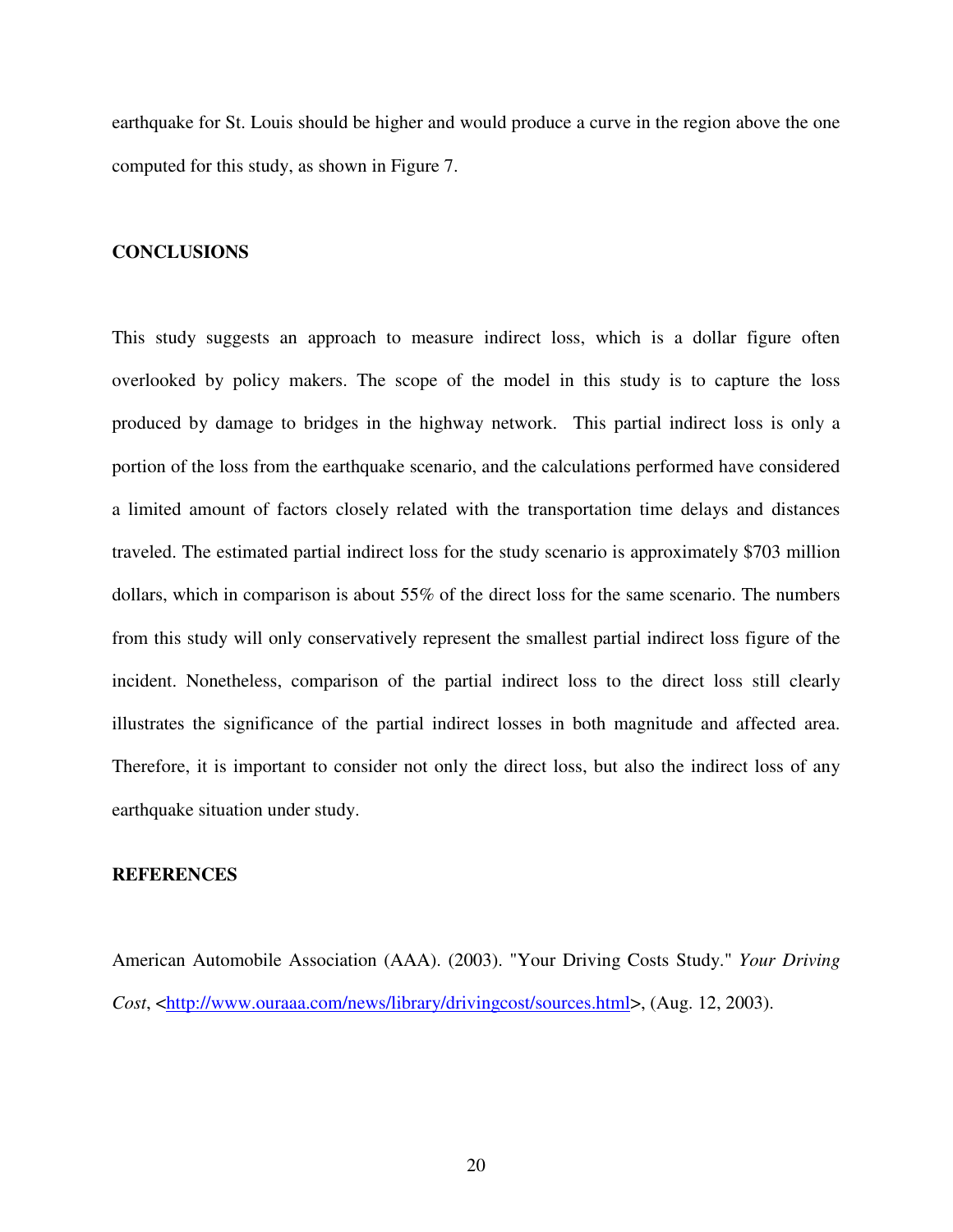An, D., Gordon, P., Moore, J.E. II, and Richardson, H.W. (2004). "Regional Economic Models for Performance Based Earthquake Engineering." *Natural Hazards Review*, 5(4), 188-194.

Applied Technology Council (ATC) (1985). *Earthquake damage evaluation data for California*. Report No: **ATC-13**, Redwood City, CA.

Boarnet, M. G. (1996). "Business Losses, Transportation Damage and the Northridge Earthquake." *Working Paper UCTC No. 341*, The University of California Transportation Center, University of California, Berkeley, CA.

Boisvert R. (1992). "Indirect Economic Consequences of a Catastrophic Earthquake." *Direct and Indirect Economic Losses from Lifeline Damage, under FEMA Contract EMW-90-3598*, Development Technologies Inc., Chapter 7.

Brookshire D.S., Change S.E., Cochrane H., Olsan R.A., Rose A., and Steenson J. (1997). "Direct and Indirect Losses from Earthquake Damage." *Earthquake Spectra*, 13(4), 683-701.

Chang, S.E., Rose, A.Z., Shinozuka, M., Svekla, W.D., and Tierney, K.J. (2000). "Modeling Earthquake Impact on Urban Lifeline Systems: Advances and Integration." *Research Progress and Accomplishments 1999-2000*, Multidisciplinary Center for Earthquake Engineering Research (MCEER), Buffalo, NY.

Chen, G., Anderson, N., Luna, R., Stephenson, R., El-Engebawy, M., Silva, P., Zoughi, R., Hoffman, D., Enke, D., and Rogers, D. (2005), "Assessment and Mitigation of New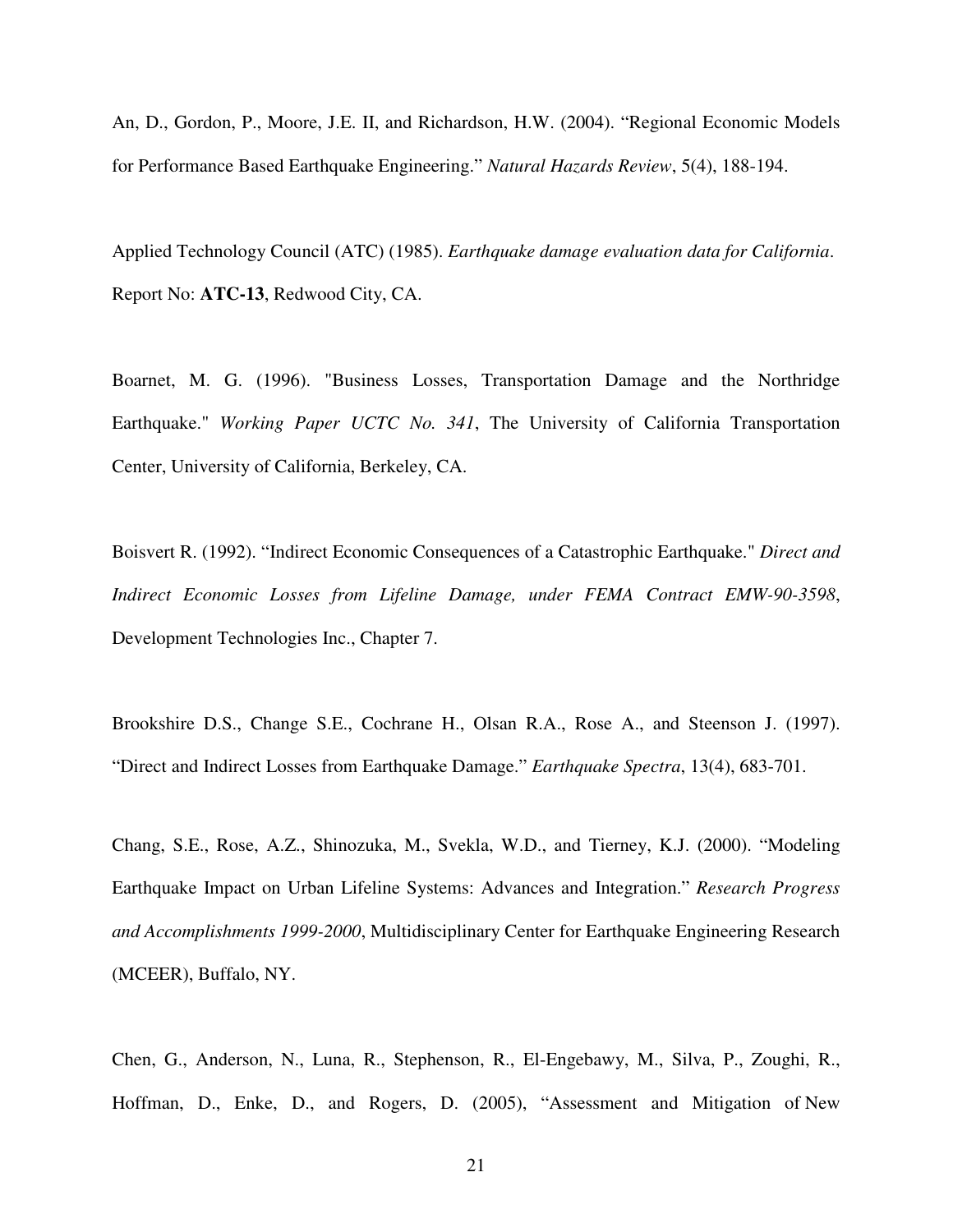Madrid Earthquake Hazards to Transportation Structure Systems." University of Missouri – Rolla, Report submitted to the Federal Highway Administration. (in press).

Commission on Geosciences, Environment and Resources (CGER). (1999). *The Impacts of Natural Disasters: A Framework for Loss Estimation*, National Academy Press, Washington, D.C.

Curry, D. A., Anderson, D. G. (1972). "Procedures for Estimating Highway User Costs, Air Pollution, and Noise Effects." *NCHRP Report*, 133, 88-97.

Erhardt, G. D., Koppelman, F. S., Freedman, J., Davison, W. A., and Mullins, A. (2002). "Modeling the Choice to Use Toll and HOV Facilities." *Transportation Research Board 2003 Annual Meeting* (CD-Rom), TRB, Washington, D.C.

East-West Gateway Coordinating Council (EWGCC). (1997). "Travel Demand Model Documentation." *A Report on the Travel Demand Model for St. Louis Region*, East-West Gateway Coordinating Council, St. Louis, MO.

Federal Emergency Management Agency (FEMA). (2001). "HAZUS 99 Estimated Annualized Losses for the United States." *Publication No. 366*, Federal Emergency Management Agency, Washington, D.C.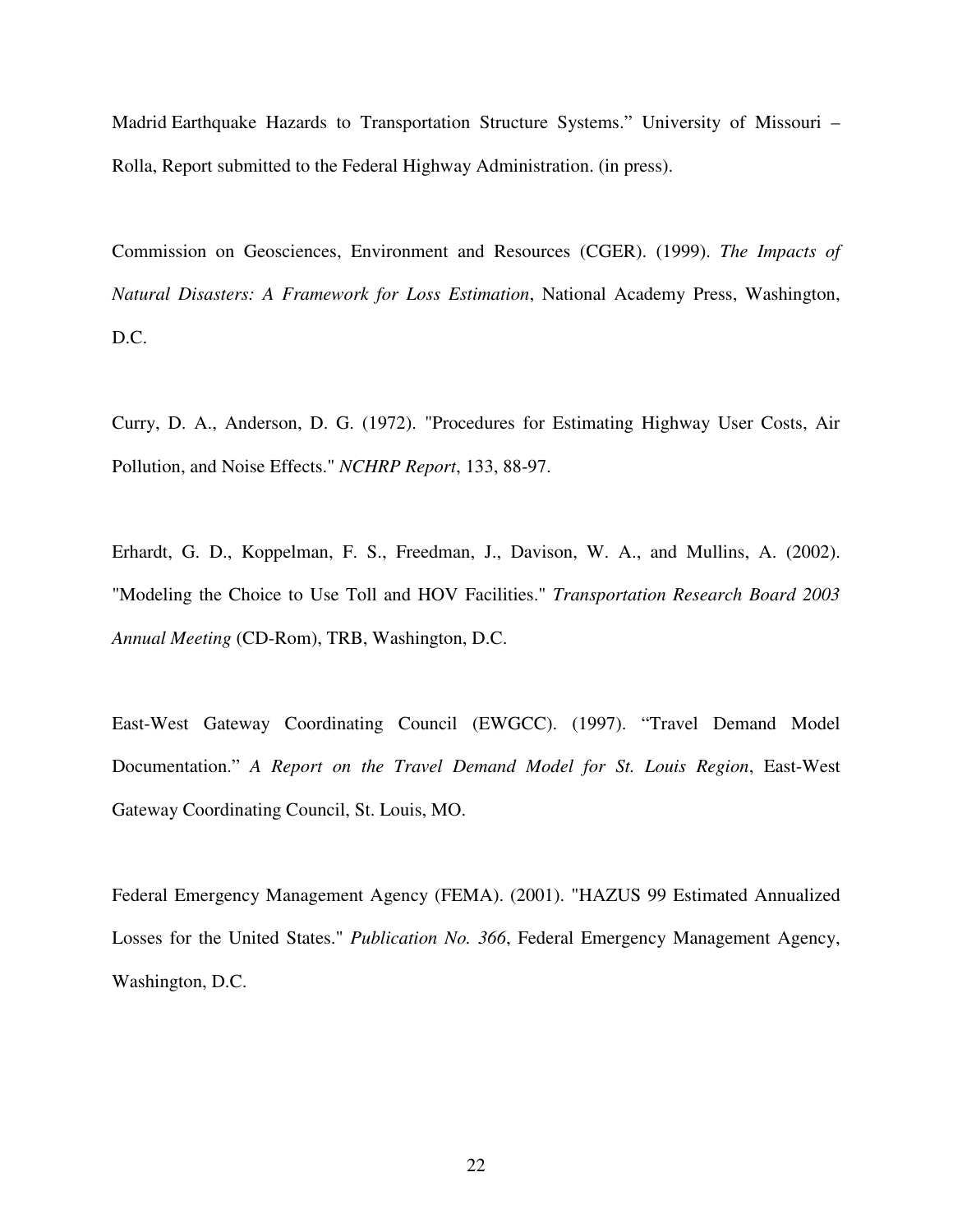Frye, F. F. (1973). "Alternative multimodal passenger transportation systems; comparative economic analysis." *NCHRP Report*, 46, 37-41.

Gordon, P., Richardson, H.W., and Davis, B. (1998). "Transport-Related impacts of the Northridge Earthquake." *Journal of Transportation and Statistics*, Special Issue on the Northridge Earthquake, 1(2), 21-36.

Gunn, H. (2001). "Spatial and Temporal Transferability of Relationships Between Travel Demand, Trip Cost, and Travel Time." *Transportation Research. Part E, Logistics and Transportation Review*, 37(2-3), 163-189.

Hoffmann, S., Robinson, S., and Subramanian, S. (1996). "The Role of Defense Cuts in the California Recession: Computable General Equilibrium Models and Interstate Factor Mobility." *Journal of Regional Science*, 36(4), 571-595.

Junqi, L., Zuohua, L., and Mingyi, H. (2004). "Post-Earthquake Field Loss Evaluation of Earthquake Hazard." Institute of Engineering Mechanics, China Earthquake Administration, <http://mceer.buffalo.edu/outreach/intActivity/ANCER/Activities/2004/lin\_jq\_iem.pdf>, (Nov. 15, 2004).

Kawamura, K. (1999). *Commercial Vehicle Value of Time and Perceived Benefit of Congestion Pricing*, Ph.D. Thesis, Dept. of Civil Engineering, University of California, Berkeley, CA.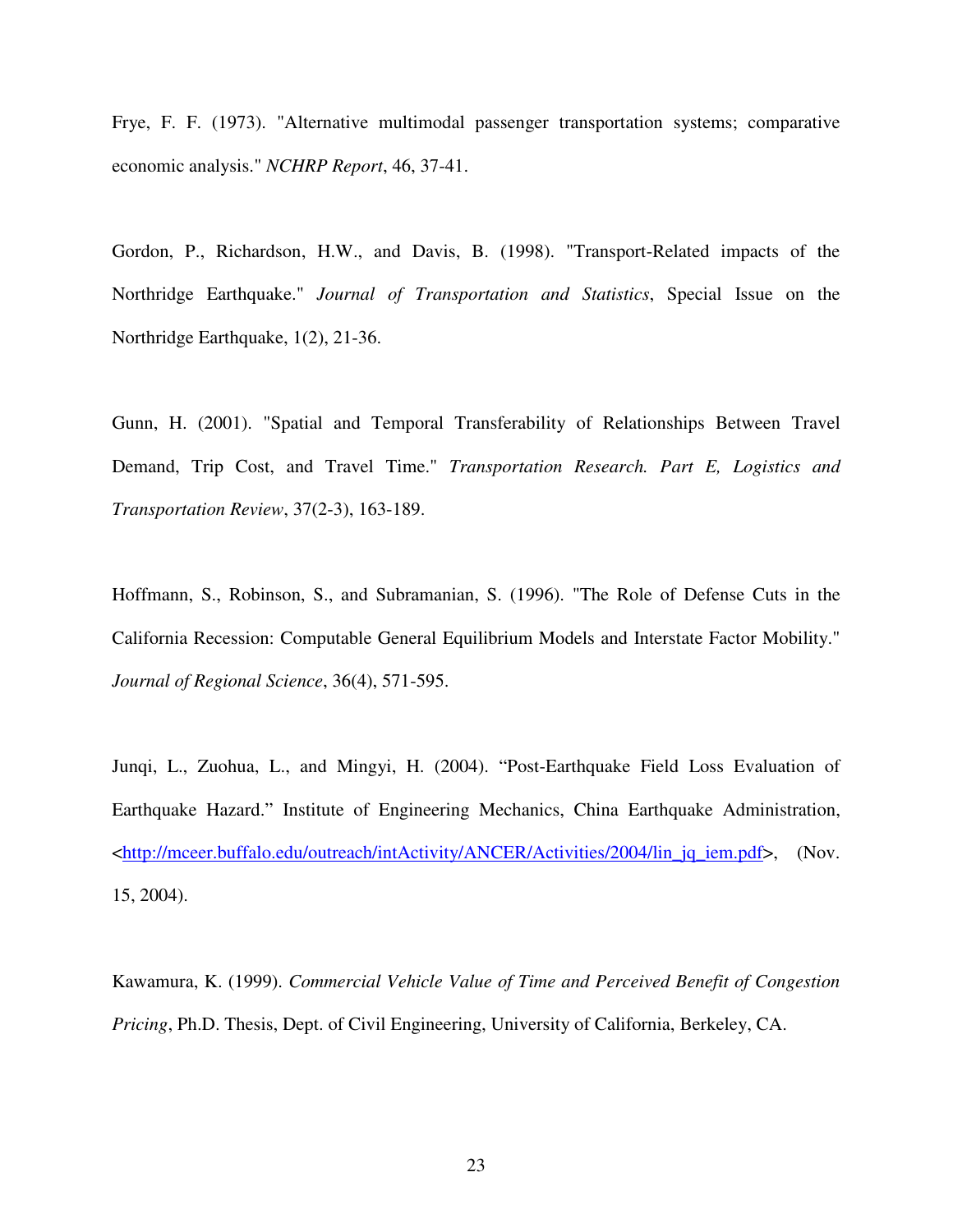Lindell, M.K. and Prater, C.S. (2003). "Assessing Community Impacts of Natural Disasters." *Natural Hazards Review*, 4(4), 176-185.

Luna, R., Hoffman, D., and Lawrence, W., (2006). "Estimation of Earthquake Loss due to Highway Damage in the St. Louis Metropolitan Area: Part I - Direct Loss.", *Natural Hazards Review*, (submitted to ASCE as companion paper).

Mackie, P. J., Wardman, M., Fowkes, A. S., Whelan, G., Nellthorp, J., and Bates, J. (2003). "Values of Travel Time Savings in The UK – Summary Report." *Report to Department for Transport, Institute for Transport Studies*, University of Leeds in association with John Bates Services, Leeds, United Kingdom.

Olshansky, R.B., Wu, Y. (2004). "Evaluating Earthquake Safety in Mid-American Communities." *Natural Hazards Review*, 5(2), 71-81.

Office of Technology Assessment (OTA). (1995). "Reducing Earthquake Losses." *Paper No. OTA-ETI-632*, Office of Technology Assessment, Washington, D.C.

Petak, W. J., and Elahi, S. (2000). "The Northridge Earthquake, USA and its Economic and Social Impacts." *EuroConference on Global Change and Catastrophe Risk Management Earthquake Risks in Europ*e, IIASA, Laxenburg, Austria.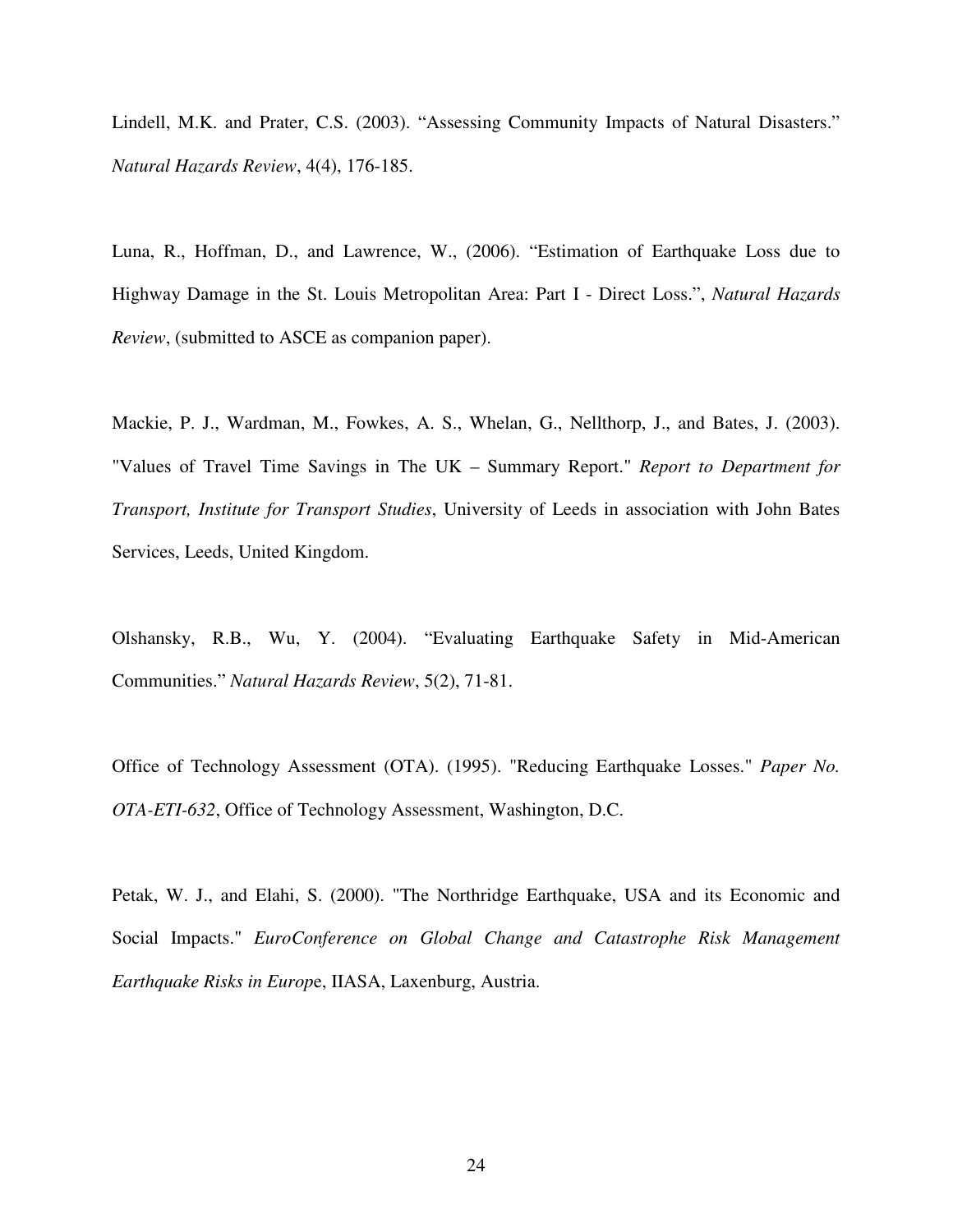Richardson, A. J. (2001). "A Simulation Study of the Estimation of Individual Specific Values of Time using an Adaptive Stated Preference Survey." *Transportation Research Board 2002 Annual Meeting* (CD-Rom), TRB, Washington, D.C.

Rose, A., Lim, D. (2002). "Business Interruption Losses from Natural Hazards: Conceptual and Methodological Issues in the Case of the Northridge Earthquake." *Global Environmental Change, Part B, Environmental Hazards*, 4(1), 1-14.

Rose, A. and Lim, D. (1997). "The Economic Impact of Electricity Lifeline Disruption." *Stemming from the Northridge Earthquake, in: Rose, A., Lahr, M., Lim, D. (Eds.), "Economic Impacts of the Northridge Earthquake." Final Report to the National Science Foundation*, Department of Energy, Environmental, and Mineral Economics, The Pennsylvania State University, University Park, PA.

Rowshandel, B., Reichle, M., Wills, C., Cao, T., Petersen, M., Branum, D., and David, J. (2000). "Estimation of Future Earthquake Losses in California." *California Geological Survey*, <http://www.consrv.ca.gov/CGS/rghm/loss/>, (June 2, 2004).

Sohn, J., Kim, T.J., Hweings, G.J.D., Lee, J.S., Jang, S. (2003). "Retrofit Priority of Transport Network Links under an Earthquake." *Journal of Urban Planning and Development*, 129(4), 195-210.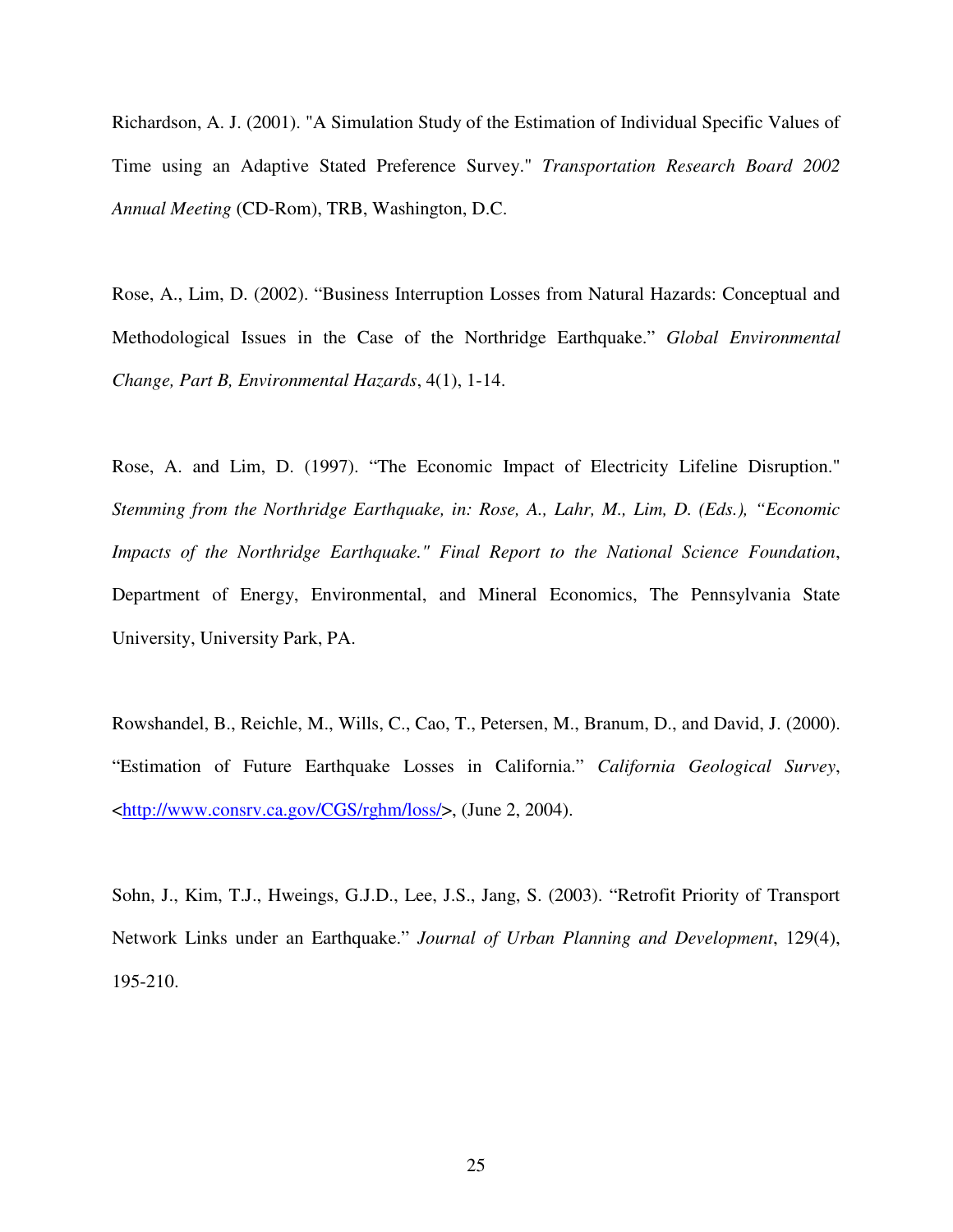Thomas, T. C. (1968). "Value of Time for Commuting Motorists." *Highway Research Record: Economic Factors Influencing Engineering Decisions*, 245, 17-34.

Thomas, T. C., Thompson, G.I. (1970). "The Value of Time for Commuting Motorists as a Function of Their Income Level and Amount of Time Saved." *Highway Research Record: Costs and Benefits of Transportation Planning*, 314, 1-18.

Tirasirichai, C., Enke, D. (2006). "Indirect Earthquake Loss Estimation for St. Louis Metropolitan Highway Network." *27th ASEM National Conference Proceedings* (CD-ROM), Huntsville, Alabama.

U.S. Department of Transportation (U.S. DOT). (1997). "The Value of Saving Travel Time: Departmental Guidance for Conducting Economic Evaluations." <http://ostpxweb.dot.gov/policy/safety/VOT97Guidance.pdf.>, (Aug. 10, 2003).

Veneziano, D., Sussman, J.M., Gupta, U., and Kunnumkal, M. (2002). "Earthquake Loss under Limited Transportation Capacity: Assessment, Sensitivity and Remediation", *The Seventh U.S. National Conference on Earthquake Engineering 2002* (CD-Rom), 7NCEE, Boston, MA.

Victoria Transport Policy Institute (VTPI). (2003). "Transportation Cost and Benefit Analysis: Techniques, Estimates and Implications." <http://www.vtpi.org/tca/>, (Feb. 8, 2004).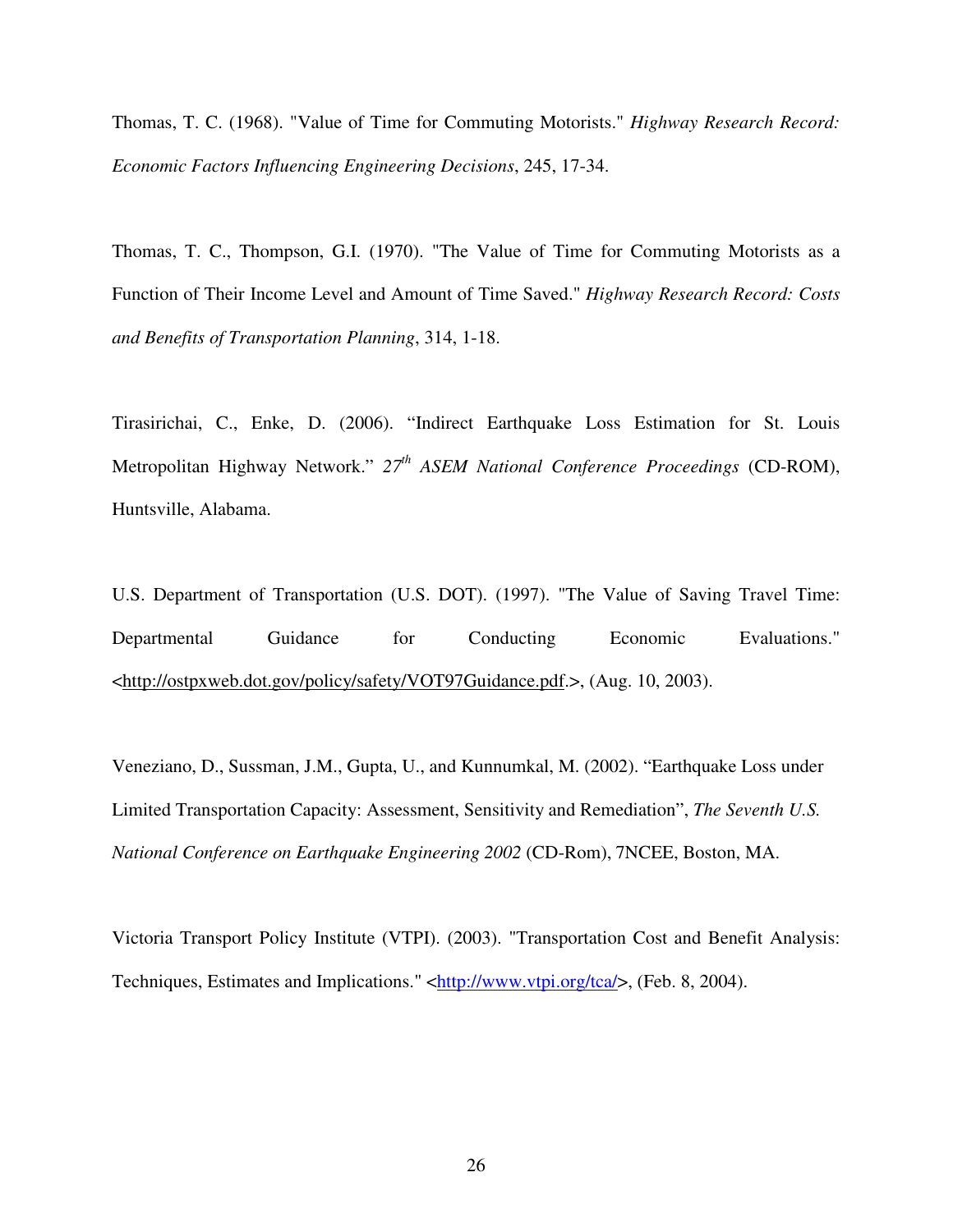Waters, W. G., Wong, C., and Megale, K. (1995). "The Value of Commercial Vehicle Time Savings for the Evaluation of Highway Investments: A Resource Saving Approach." *Journal of the Transportation Research Forum*, 35(1), 97-113.

Werner, S. D., Taylor, C. E., and Moore, J. E. III, Walton, J. S., and Cho, S. (2000). "A Risk-Based Methodology for Assessing the Seismic Performance of Highway Systems." *Technical Report MCEER-00-0014*., Multidisciplinary Center for Earthquake Engineering Research, University at Buffalo, State University of New York, Buffalo, New York, Chapter 6.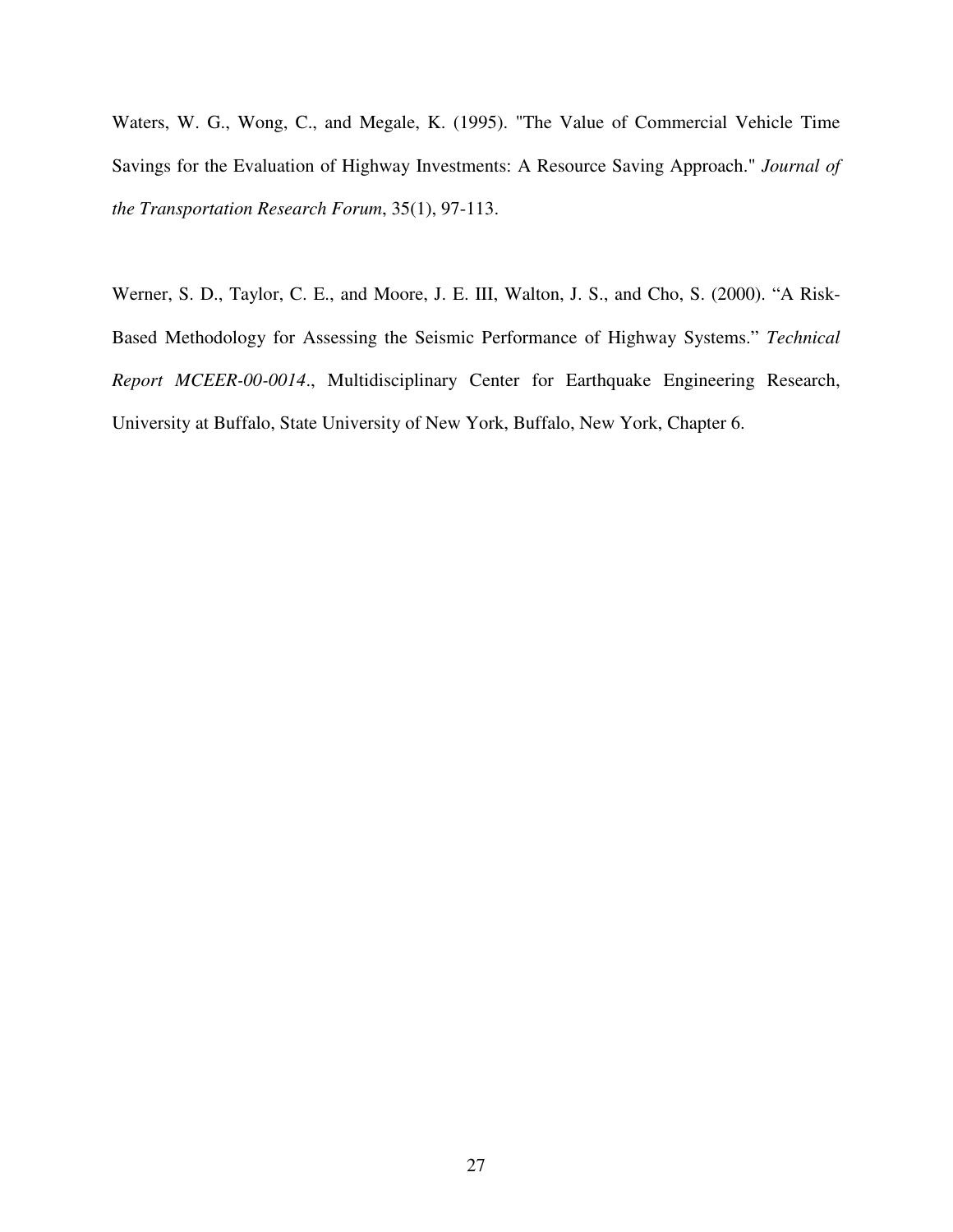## **Tables**

Table 1. Loss Estimation from Earlier Studies (adapted from Rowshandel et al. 2000)

| Earthquake           | M   | Total Loss <sup>a</sup> |
|----------------------|-----|-------------------------|
| 1971 San Fernando    | 6.7 | $2,200^{\rm b}$         |
| 1979 Imperial Valley | 6.5 | 70 <sup>b</sup>         |
| 1983 Coalinga        | 6.4 | $18^{\rm b}$            |
| 1987 Whitter Narrows | 5.9 | $522^{\circ}$           |
| 1989 Loma Prieta     | 7.0 | $10,000^{\rm d}$        |
| 1994 Northridge      | 6.7 | $46,000^e$              |
| 1992 Petrolia        | 7.0 | 80 <sup>c</sup>         |
| 1992 Landers         | 7.6 | $120^{\circ}$           |
| 1999 Hector Mine     | 7.4 | Minor                   |

Notes:

a Estimates are in millions dollar (Year 2000 dollar value)

<sup>b</sup> Estimate is from FEMA

c Estimate is from U.S. OTA

d Estimate is from NRC

e Estimate is from California Governor's OES

Table 2. Value of Time Delayed and Increased Travel Distance

| Value of                                 |                  | Commuting Trip Commercial Trip |  |  |
|------------------------------------------|------------------|--------------------------------|--|--|
| Time Delayed (hour)                      | $60\%$ of income | \$29.60                        |  |  |
| Increased Distance (km)                  | \$0.28           | \$0.70                         |  |  |
| Note: Estimates are in Year 2004 dollars |                  |                                |  |  |

Table 3. Partial Indirect Costs for each Earthquake Scenario

| Earthquake Scenario | <b>Partial Indirect Loss</b><br>$$$ million) | Percentage to<br>Direct Loss |
|---------------------|----------------------------------------------|------------------------------|
|                     |                                              |                              |
| St. Louis           | 700                                          | 81\%                         |
| Germantown          | 11                                           | 6%                           |
| New Madrid          | 13                                           | 19 $\%$                      |
|                     |                                              |                              |

Note: Estimates are in Year 2004 dollars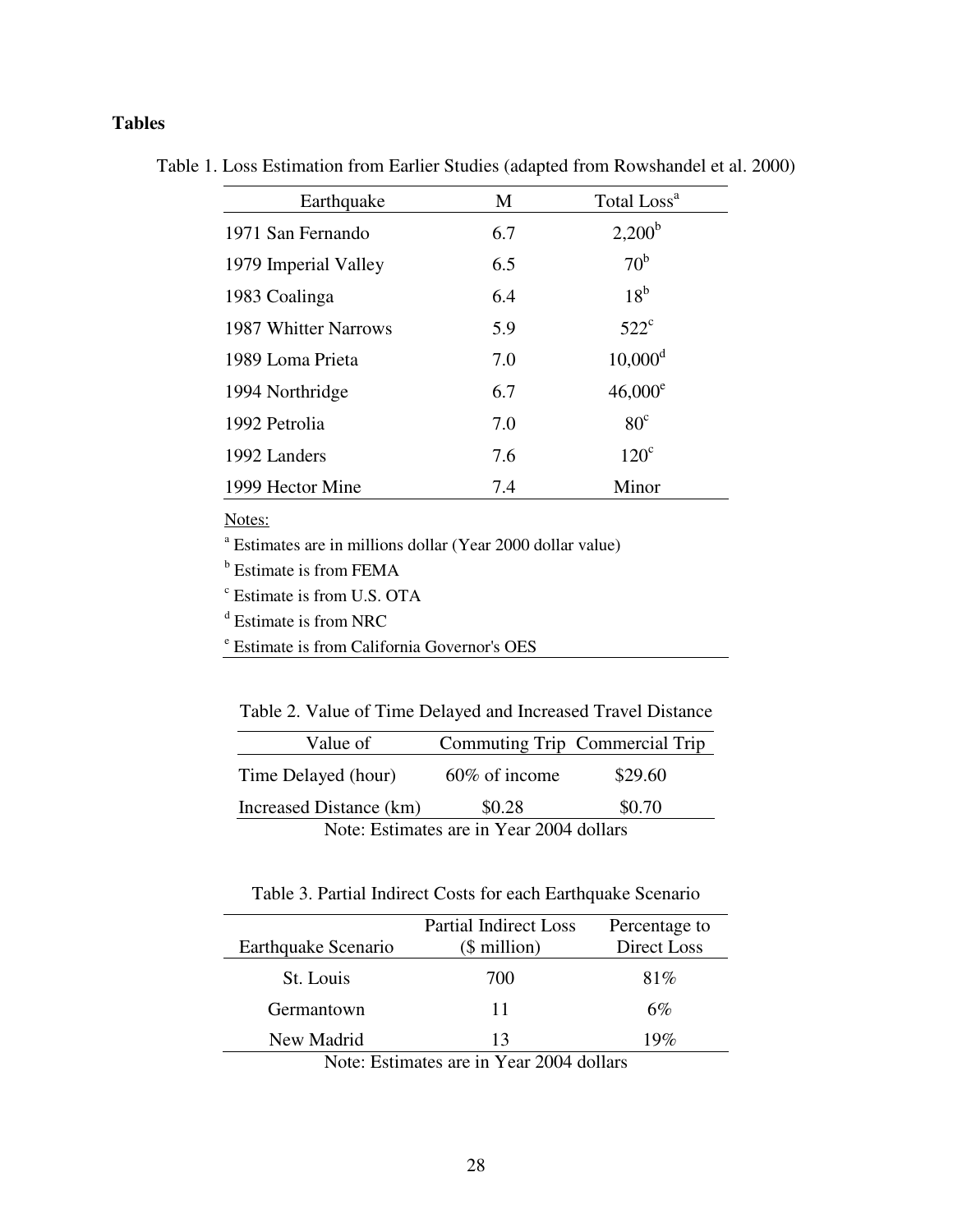#### **Figures**



**Fig. 1.** Study Framework Diagram



**Fig. 2.** Indirect Economic Loss Module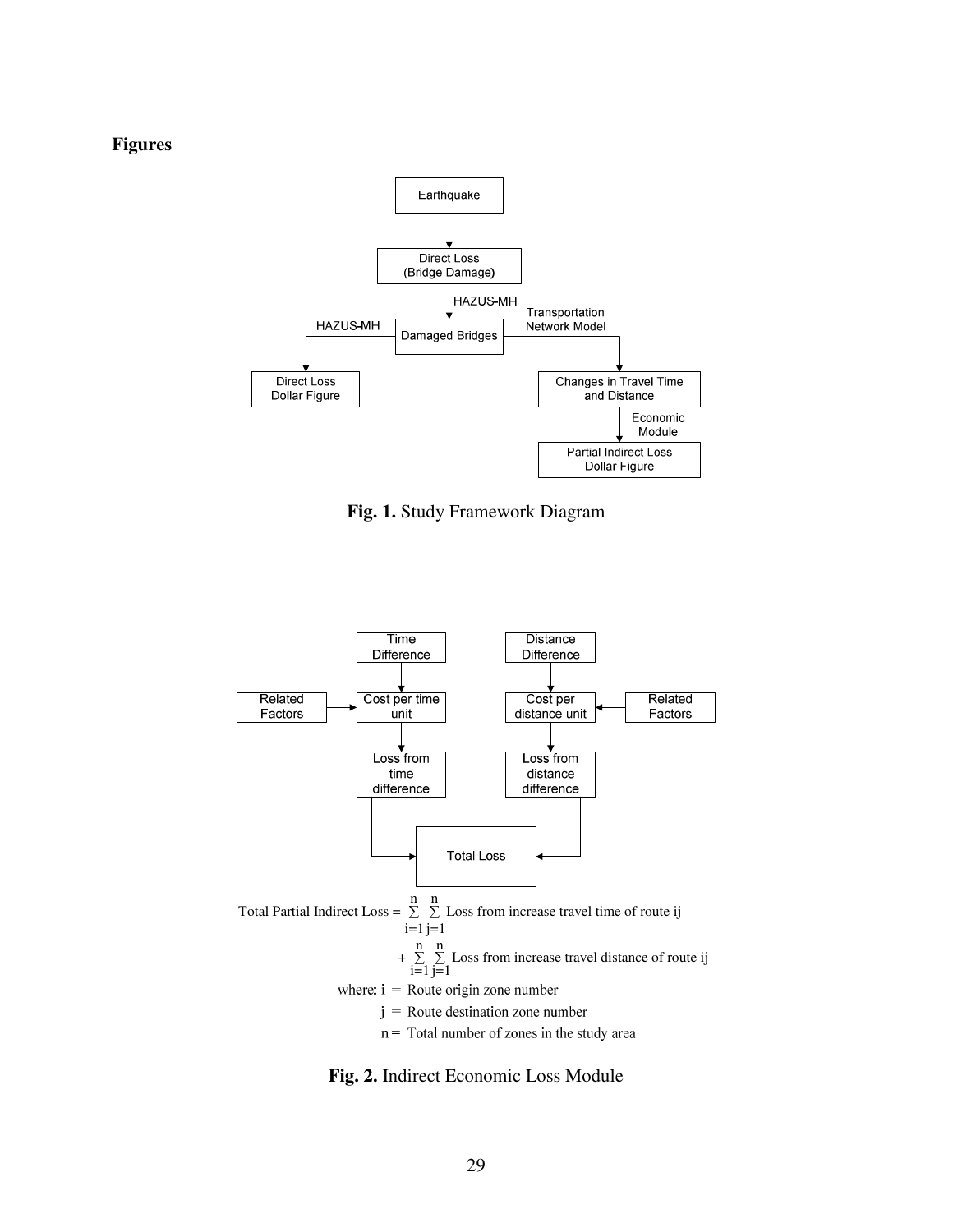

**Fig. 3.** Travel Route Illustration



**Fig. 4.** Difference in Peak and Off-Peak Travel Time for the Study Region due to the Simulated Earthquake Events



**Fig. 5.** Difference in Peak and Off-Peak Travel Distances for the Study Region due to the Simulated Earthquake Events